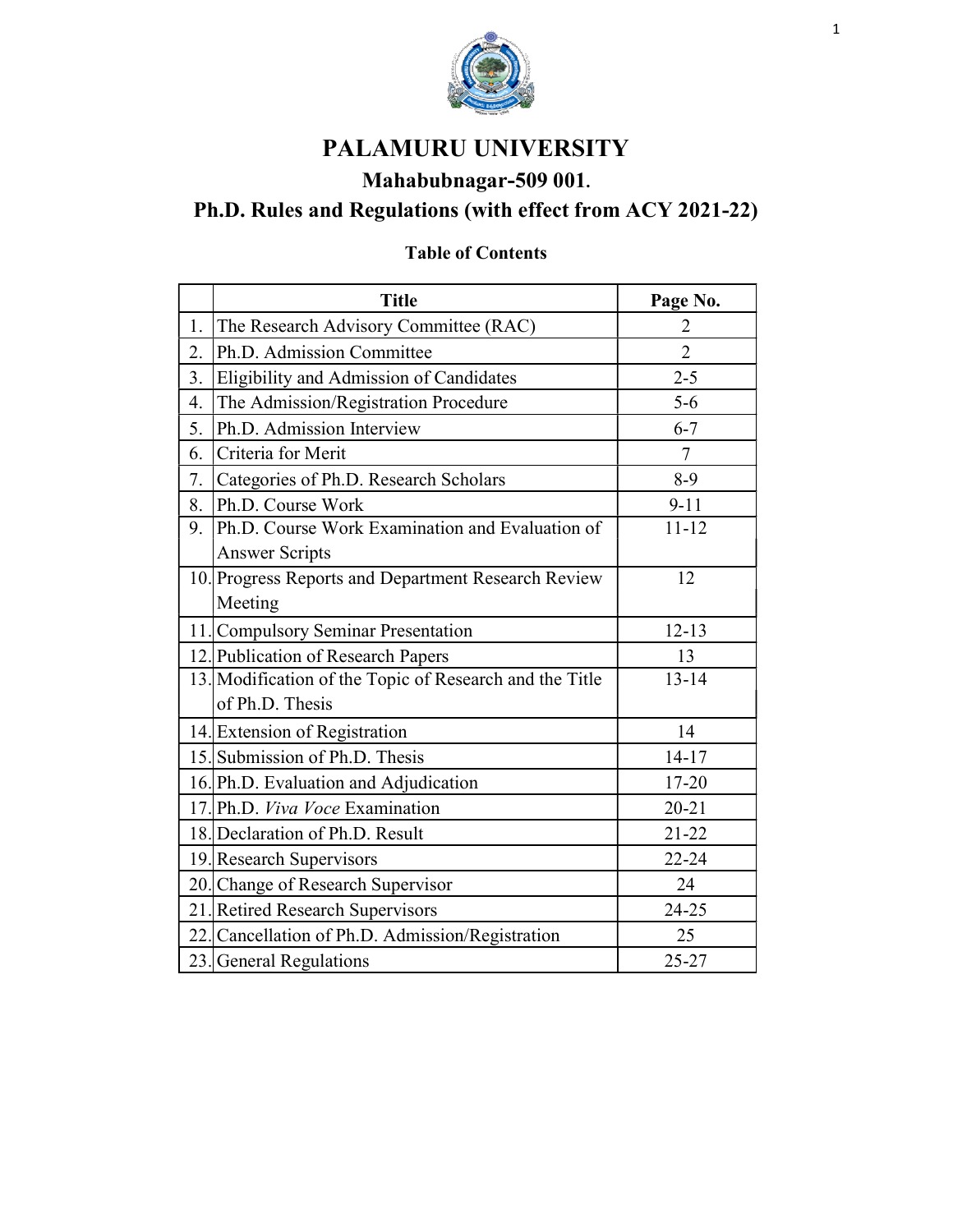# PALAMURU UNIVERSITY Mahabubnagar-509001.

# Ph.D. Rules and Regulations

The Degree of Doctor of Philosophy (Ph.D.) shall be awarded by Palamuru University in the Faculties of Arts, Social Sciences, Sciences and in such other faculties as may be notified in future, in accordance with the provisions of these rules and regulations in current or amended form and subject to the conditions laid down herein.

## 1. The Research Advisory Committee (RAC)

The Research Advisory Committee (RAC) constituted by the Vice Chancellor will promote research activities of Palamuru University and will monitor and administer research programmes of Ph.D. offered by the University. The Research Advisory Committee will initiate the following specific activities for monitoring and evaluation of candidates admitted into Ph.D. in all Faculties of the University.

## 2. Ph.D. Admission Committee

The Research Advisory Committee (RAC) shall constitute the "Ph.D. Admission Committee" for each subject to select the candidates for admission. The Ph.D. Admission Committee shall comprise of the concerned Dean as the Chairperson, Chairperson-BOS, the Head of the Department, and three senior Ph.D. supervisors from the concerned Department. In case, recognized Supervisors are not available in the concerned department, the Dean may include recognized supervisors from an allied subject or external subject experts who are recognized supervisors of Palamuru University.

### 3. Eligibility and Admission of Candidates

In all faculties (as above) admission shall be open to Full-Time/Part-Time candidates into Ph.D. programme if he/she fulfils the following requirements.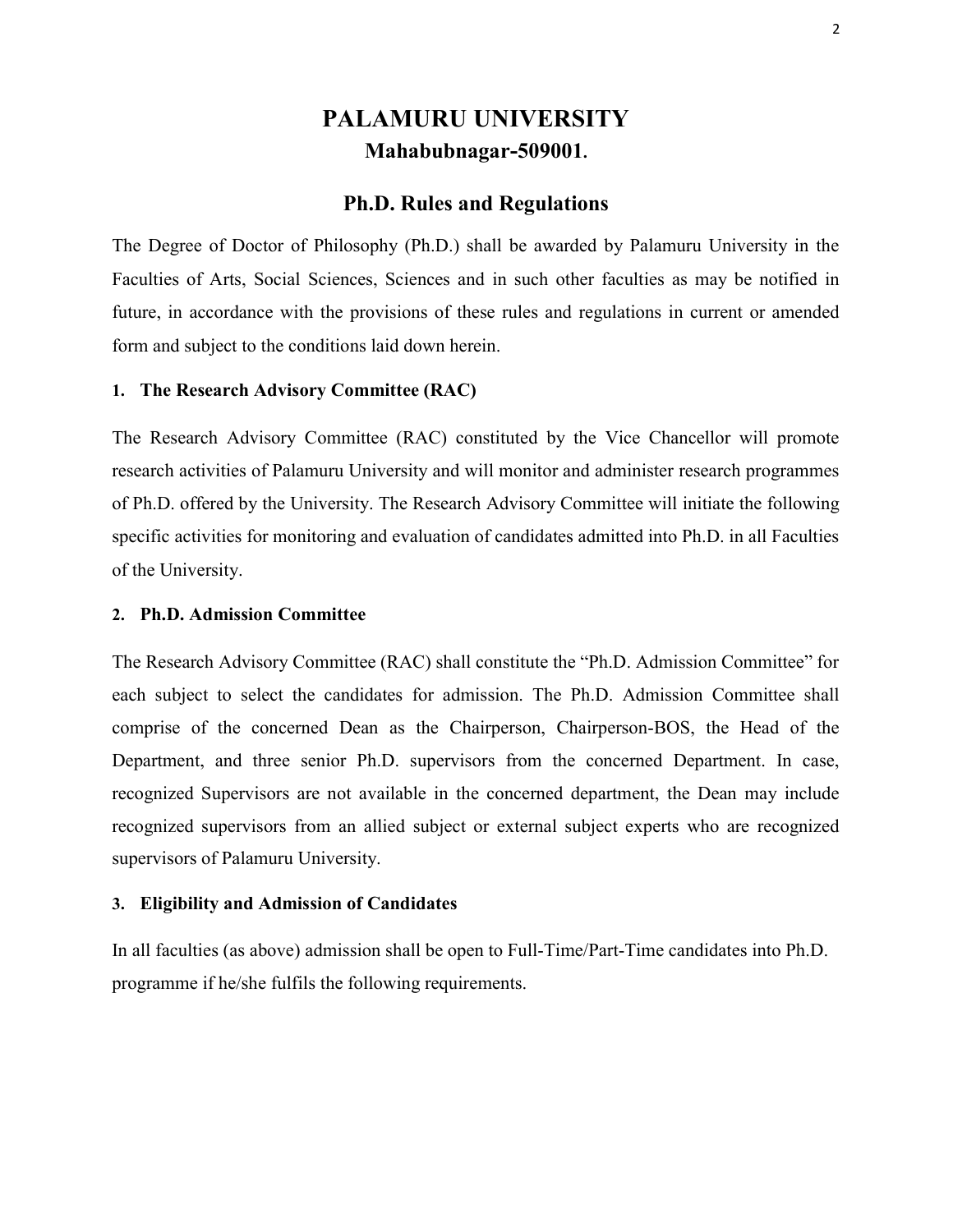a. Candidate must have obtained a Post Graduate Degree, from a recognized University in the concerned subject or in an allied subject approved by the University securing not less than 55% marks at the Post Graduate Degree and securing not less than 50% marks in the case of SC/ST candidates. If the results of Post Graduate Degree are declared in the form of grades/ credits/cumulative grade point average in their marks cards/transcripts, such grades/points shall be converted into percentage of marks to assess the minimum eligibility criteria.

b. The candidates must have been awarded a research fellowship through a national level test such as UGC-CSIR/ ICMR / ICAR /DBT /JRF fellowship/ and Teacher Fellowship applicants subject to clearance by the RAC, PU.

## (Or)

The candidates, who do not have any fellowship and have cleared qualifying exams i.e., NET/ TSET/ GATE/ JEST etc., are directly admitted into Ph.D. programme subject to clearance by the RAC, PU.

## (Or)

The candidates with ICSSR/ RGNF/ MANF/DST-INSPIRE/ NIN- JRF/ICAR/IICT-JRF awarded by national level bodies/ institutes, Project Fellows etc., having NET/TSET/GATE/Joint Entrance Screening Test (JEST) or any other equivalent Ph.D. eligibility test qualification are also admitted directly to the Ph.D. programme. Those who have any fellowship but do not have any eligibility test qualification are also admitted directly into Ph.D., subject to the condition that they must clear NET/TSET/ other Ph.D. Eligibility Test recognized by PU, as decided by RAC within two years from the date of admission into Ph.D. programme.

c. The candidate with an M.Phil. or an equivalent degree from a recognized University shall be eligible for direct admission into Ph.D. programme.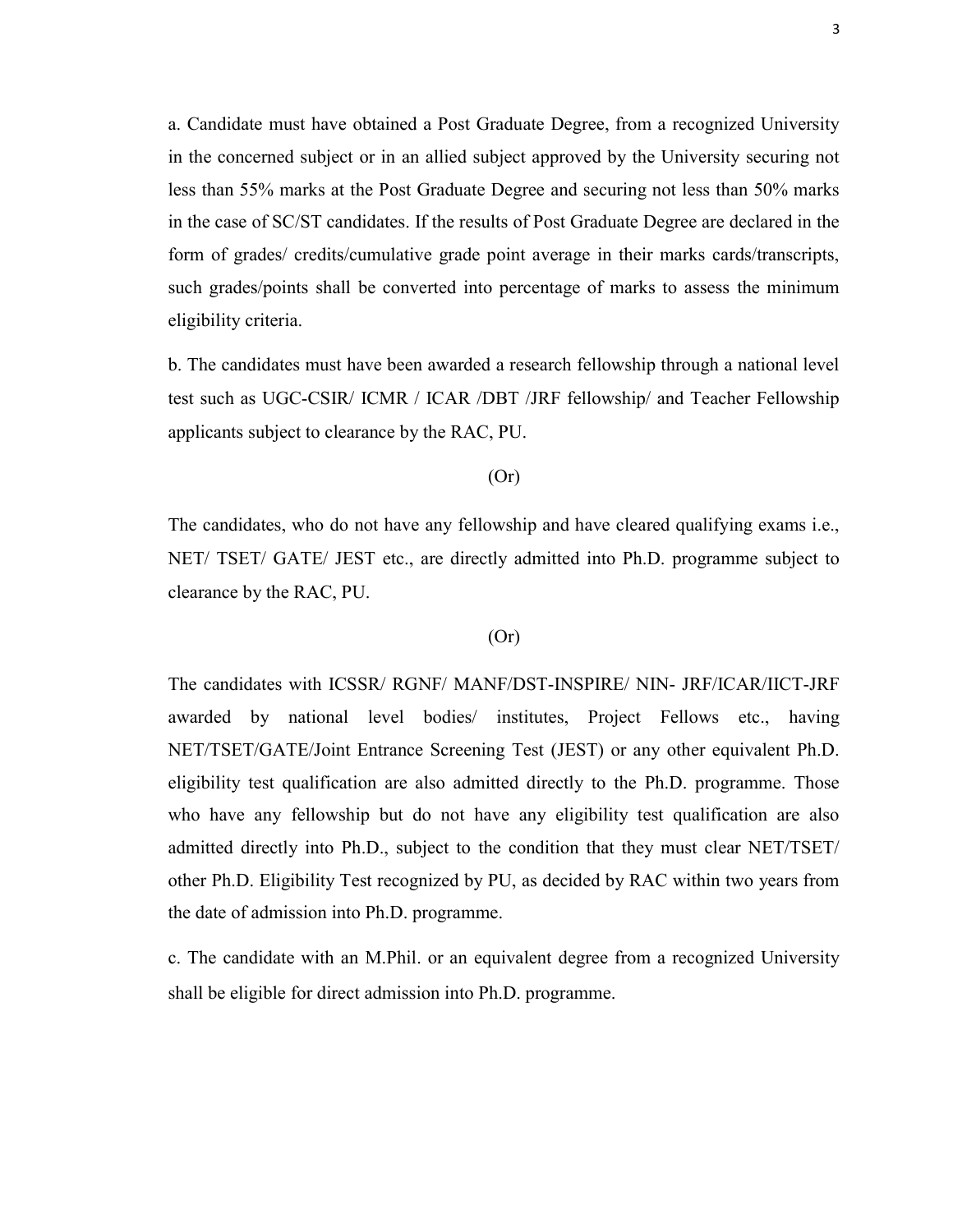d. Notwithstanding the eligibility criteria listed above, the University reserves the right to amend/ alter from time to time, the eligibility conditions for admission into Ph.D. programme.

e. A candidate satisfying one or more of the eligibility criteria as above does not guarantee admission into Ph.D. programme. The Ph.D. admission is subject to the availability of vacancies with the Research Supervisors in the concerned Department in the current academic year, candidate's academic record, the performance of the candidate in the Ph.D. admission interview and as per the Telangana State Govt. reservation policy.

f. The eligibility for admission of a foreign student who did his /her P.G. course in a foreign Country /in an Indian university into the Ph.D. Programme of P.U. is decided by the Ph.D. Admission Committee of the concerned Faculty on the basis of the course content (the detailed syllabus) of the candidate in his/her P.G. Degree. Further he/she shall submit a filled-in application form to the RAC with a comprehensive research proposal and the admission is subject to the clearance from the Ph.D. Admission Committee, Palamuru University.

g. The Maximum Age Limit for the Full-Time Research Programme shall be 35 years in case of fresh candidates, and 50 years in case of in-service candidates in Educational Institutions/ Government Organizations/ Industry/ Research Organizations.

h. Regular faculty members of Palamuru University, possessing the minimum academic qualifications, and desiring admission into Ph.D. programme shall be deemed as external (part-time) candidates.

i. Candidates who have been working for at least one year in well-equipped Educational / Scientific / R&D / Industrial / Government Organizations and engaged in Scientific / Technological / Engineering / Managerial activities, as the case may be, and possessing the minimum academic qualifications, shall be deemed as External candidates.

j. A candidate seeking admission as external (part-time) scholar will have to declare and register as such and produce the following at the time of registration - (i) a letter from the employer permitting the candidate to pursue the course (No Objection Certificate), and,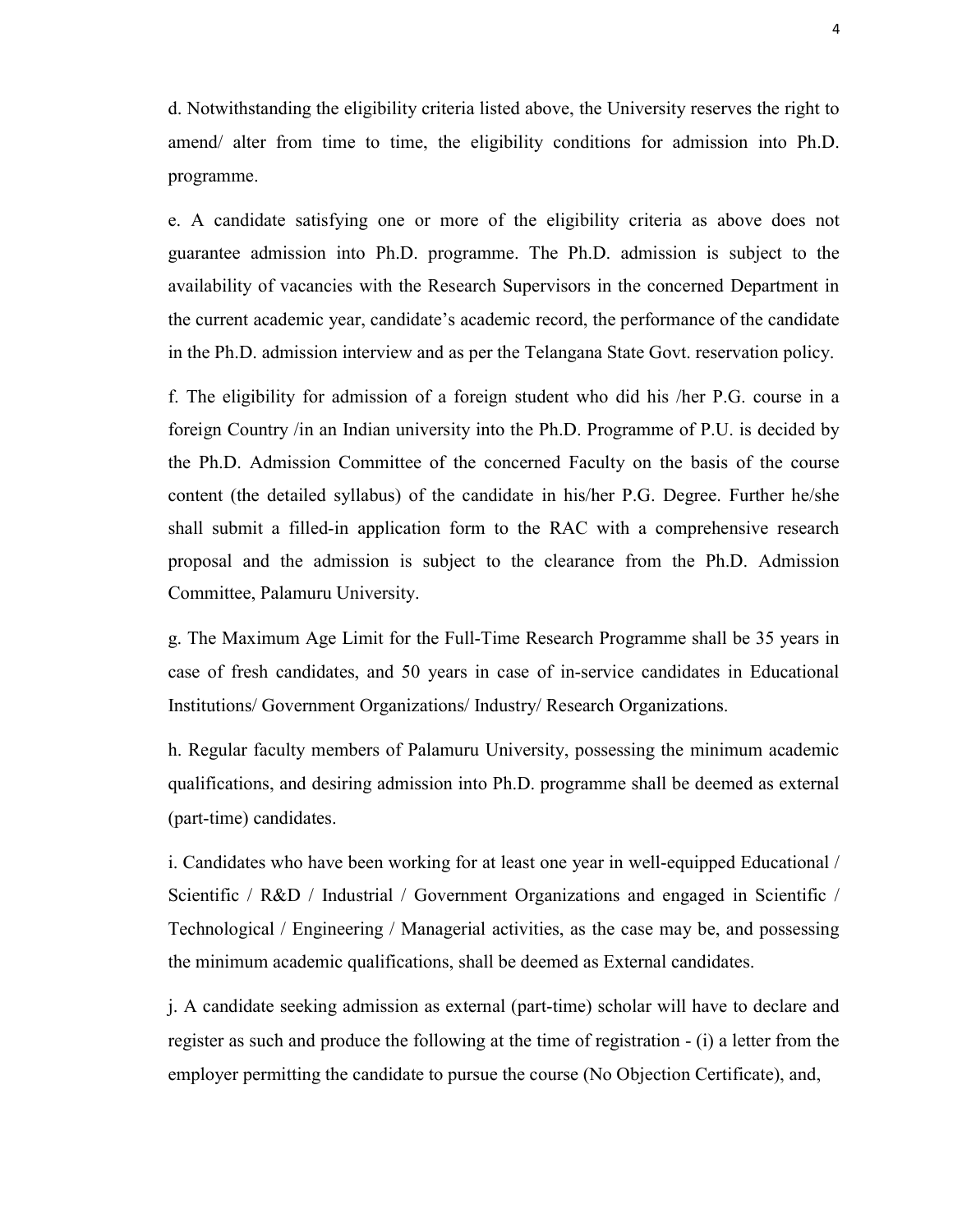(ii) a commitment from the candidate and sanction from the employer that he/she would be permitted to avail leave at least for four months for course work/ Pre-Ph.D. Examinations/Thesis compilation, etc.

k. During the research period/time at PU, the candidate shall not register for any other course, at any other University or Institution, leading to the award of a degree. In case of any such ambiguity he/she will forfeit the admission.

l. The accounts section of the university colleges will maintain receipt books, cash books, details of finanacial transactions, the original certificates and admission folio of the candidate etc. An identity card with the student's admission number for the exclusive use of academic facilities at PU will be given to each candidate.

m. There is NO provision for the hostel facility to any research scholar(s).

# 4. The Admission/Registration procedure

1. a) The candidates who are awarded a research fellowship in a national level test such as UGC /CSIR/ ICMR / ICAR /DBT /JRF fellowship and Teacher Fellowship applicants are admitted directly into the Ph.D. programme.

b) The candidates with ICSSR/ RGNF/ MANF/DST-INSPIRE/ NIN- JRF/IICT-JRF or SRF awarded by national level bodies/institutes, Project Fellows etc., having NET/TSET/ Ph.D. eligibility test qualification are also admitted directly into the Ph.D. programme. Those who do not have any eligibility test qualification are also admitted directly into Ph.D. programme subject to the condition that they must clear NET/TSET/ Ph.D. Eligibility Test (as recognized by PU) within two years from the date of admission into Ph.D. programme.

2. a) The RAC issues a notification twice in an academic year calling applications for Ph.D. admission.

b) All eligible candidates shall submit a filled-in application form to the Ph.D. admission committee with a comprehensive Research Proposal.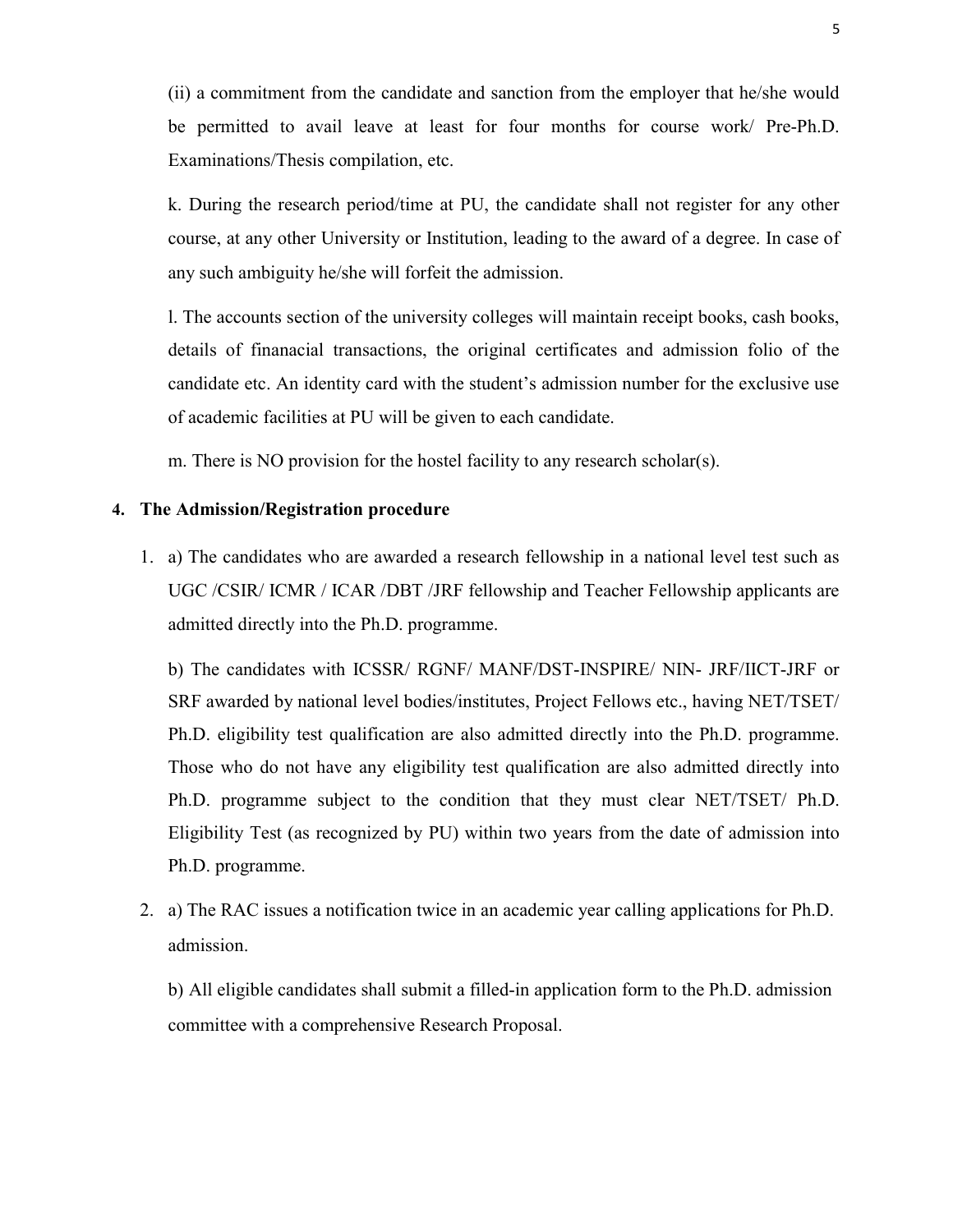c) The Ph.D. Admission Committee interviews these candidates and the candidate explains the research interests after which the committee allots him/her a research supervisor in the area of interest of the candidate and the specialization of the research supervisor.

d) In case there is a delay in conducting interview for admission into the Ph.D. programme for the fellowship holders, the RAC is authorized to allot a research supervisor to the candidate provided his application has undergone proper scrutiny, to enable him/her to start the research work and draw the research fellowship. Such a candidate must submit a separate application to the RAC. Such candidates shall appear for interview before the Ph.D. Admission Committee in response to the Ph.D. notification issued by the RAC.

e) The Ph.D. Admission Committee informs the research supervisor regarding the allotment of the candidate for the research guidance and the research supervisor must give his/her written consent.

f) The admission of the fellowship holder into the Ph.D. programme is only provisional.

g) The candidate must undergo Ph.D. course work for a semester that comprises two theory papers and must pass the Ph.D. course work examination.

i) The candidates with research fellowships as mentioned in rules above, admitted into Ph.D. programme must work only as Full-Time research scholars.

j) The candidates who have been intimated about their selection/ admission into Ph. D. programme shall have to report to the Principal of the College concerned where the department exists within stipulated time through the Supervisor, Head of the Department and the Dean of the Faculty concerned after paying the prescribed fee.

## 5. Ph.D. Admission Interview

In response to the University notification, the eligible candidates are required to apply in a prescribed application form along with the fee to the Registrar, Palamuru University,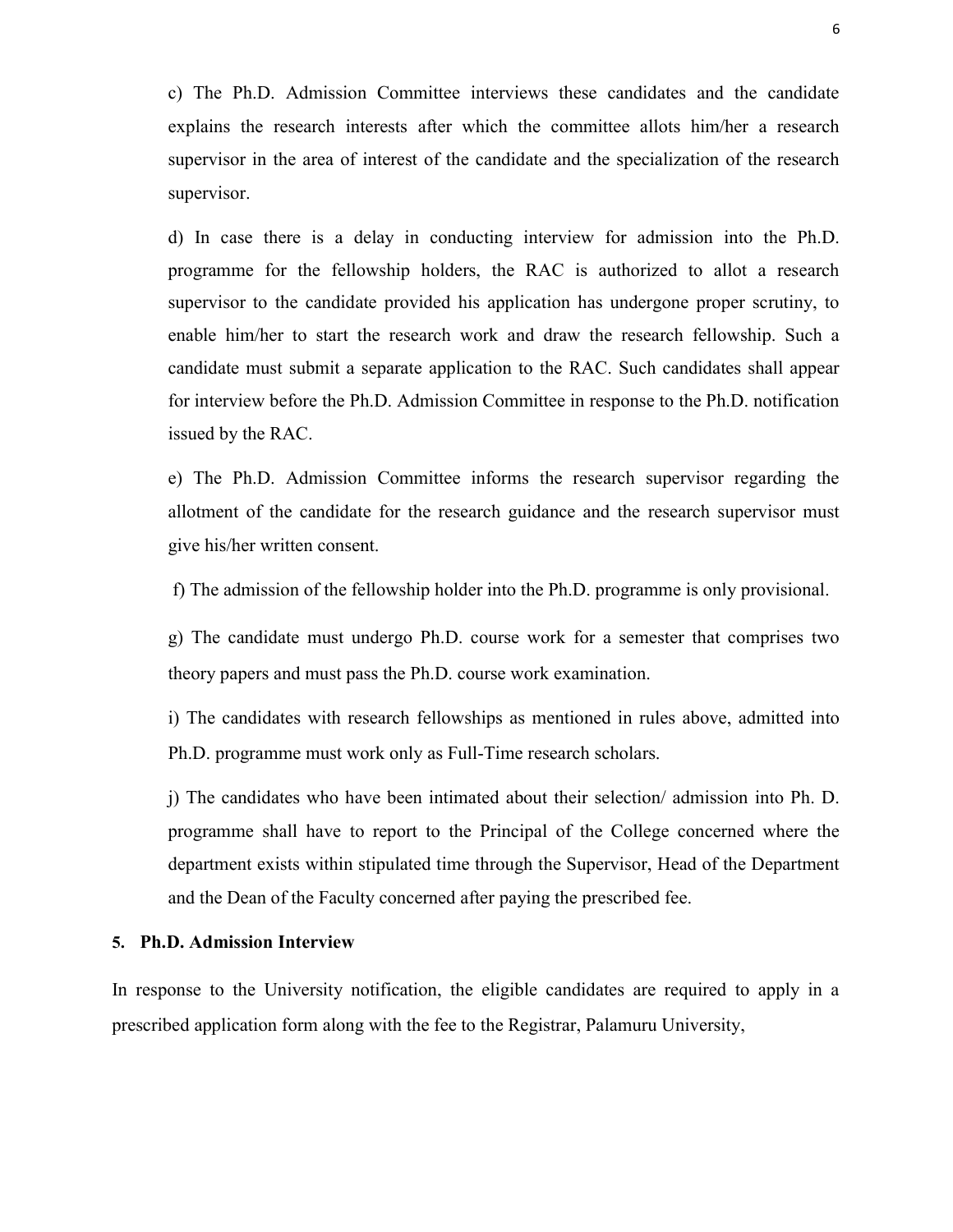Mahabubnagar. The candidates may be called for the Ph.D. admission interview after the scrutiny by the Ph.D. Admission Committee subject to the availability of seats.

# 6. Criteria for Merit

The total marks awarded for academic performance, merit in scholastic competence and interview performance are 50 and the division is as follows.

1. Academic Performance UG Level (05 marks)

| 80% and above                               |                      | 05 Marks |  |
|---------------------------------------------|----------------------|----------|--|
| Less than 80 but up to $70\%$               |                      | 04 Marks |  |
| Less than 70 but up to $60\%$               |                      | 03 Marks |  |
| Less than 60 but up to $55\%$               |                      | 02 Marks |  |
| Less than 55 but up to $50\%$               |                      | 01 Marks |  |
| PG Level                                    | $(10 \text{ marks})$ |          |  |
| 80% and above                               |                      | 10 Marks |  |
| Less than 80 but up to $70\%$               |                      | 08 Marks |  |
| Less than 70 but up to $60\%$               | $\ddot{\phantom{a}}$ | 06 Marks |  |
| Less than 60 but up to $55\%$               |                      | 04 Marks |  |
| Less than 55 but up to $50\%$               |                      | 02 Marks |  |
| 2. Scholastic Competitiveness               | $(20$ Marks)         |          |  |
| NET/Ph.D. in the allied subject             |                      | 20 Marks |  |
| M. Phil. in the concerned subject           |                      | 17 Marks |  |
| TSET/JEST                                   |                      | 15 Marks |  |
| Other Eligibility Test (recognized by PU) : | 10 Marks             |          |  |

In case a candidate is qualified in more than one test, the test having maximum marks is considered for awarding marks.

3. Research Exposure: (05 marks) Project fellow : 01 mark per year Research publications : 01 mark per paper Conference presentations (Nat./ Int.) : 01 mark/presentation 4. Interview Performance (10 Marks)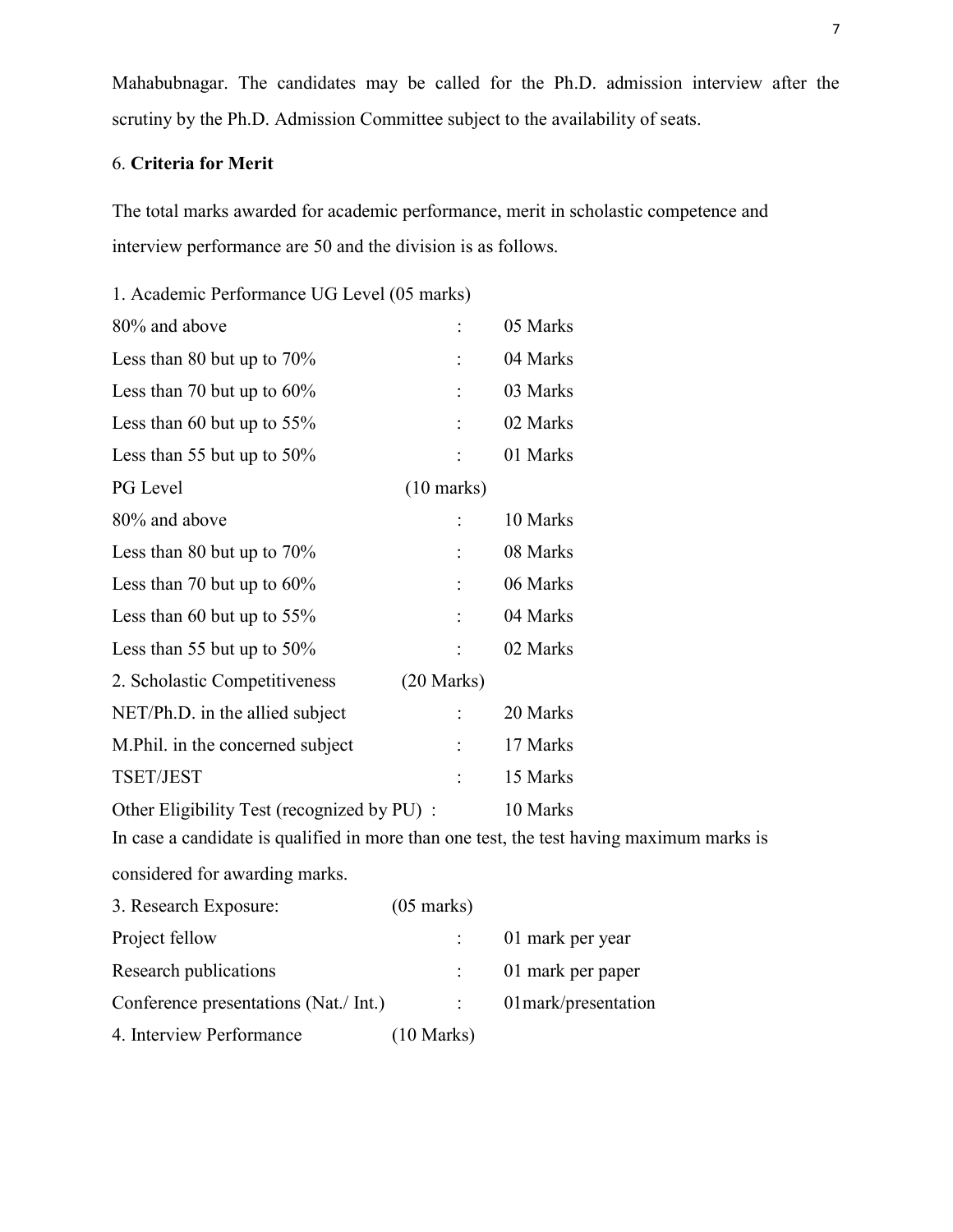#### 7. Categories of Ph.D. Research Scholars

## Full-Time Research Scholars

i) Candidates registered for Full-Time Research shall work and conduct research on full-time basis during the stipulated tenure. Candidates with CSIR/UGC/ICAR/ICMR/DBT-JRF/IICTJRF/NIN-JRFs, DST INSPIRE/ ICSSR/RGNF/MANF holders, project fellows and teacher candidate with FIP award admitted into Ph.D. programme must work as Full-Time scholars.

ii) The tenure of the Ph.D. course for a full-time research scholar is Three (4) years from the date of admission order issued by the Ph.D. Admission Committee.

iii) A full-time research scholar shall not accept any employment during the tenure of the course. However, any appointment in research/consultancy schemes is not considered as employment for the purpose stated.

iv) If an employee of any organization is seeking admission as a full-time research scholar, he/she has to submit, at the time of Ph.D. admission/registration, a letter from his / her employer to the effect that necessary leave will be granted for the entire duration of the Ph.D. programme.

Part-Time Ph.D. Research Scholars

a. i) Candidates who are eligible for Ph.D. admission/registration and who are not full-time research scholars will be designated as part-time research scholars.

ii) The tenure of the Ph.D. course for a part-time Research Scholar is five (5) years from the date of admission order issued by the Ph.D. Admission Committee.

iii) Candidates seeking admission as part-time research scholars have to submit their employer's permission to pursue Ph.D. course.

iv) Candidates seeking admission as part-time research scholars must give an undertaking that he/she would take leave for a minimum of four months for attending the classes of the Ph.D. course work during the tenure of the Ph.D. programme, and a letter from the employer that the required leave of four months will be sanctioned for the purpose stated, as additional documents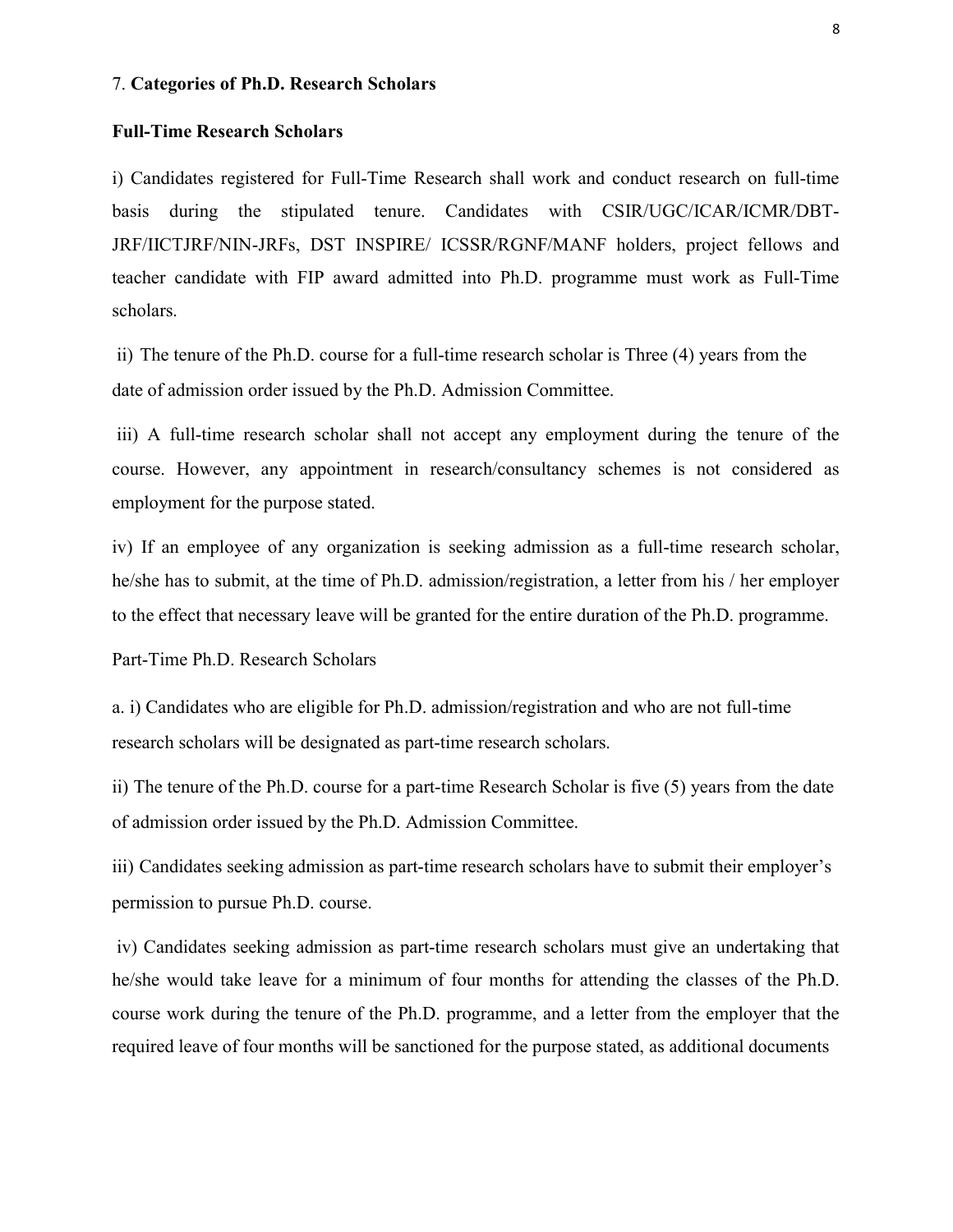at the time of registration. Without the permission letter from the employer, the Ph.D. admission cannot be granted.

b. A candidate is permitted to change his/her status from full-time to part-time research, or viceversa, for any valid reason after the approval of the RAC.

In such cases, basing on the quantum of work done and the time spent in research as full-time / part-time, the remaining period of time to be spent in research, is decided by the RAC with the recommendation of the DRC.

c) A candidate who is admitted into Ph.D. programme either as full-time or as part-time research scholar shall not join any other course or appear for any other examination leading to a degree (either in regular or distance education stream) of this University or any other University. Any violation of this regulation will automatically lead to the cancellation of his/her admission into Ph.D. programme.

d. The woman candidates and persons with disability (more than 40% disability) may be allowed a relaxation of two years for Ph.D. in the maximum duration. In addition, the woman candidates may be provided Maternity Leave/Child Care Leave once in the entire duration of Ph.D. for up to 240 days.

## 8. Ph.D. Course Work

1. After provisional admission into the Ph.D. programme, all the registered candidates shall take up the Ph.D. course work in the respective Departments of the University for a period of one semester and this is compulsory for both full-time as well as part-time candidates. However, a candidate with an M.Phil. degree done in regular mode is exempted from the Ph.D. course work and the Ph.D. course work examination, provided that they have undergone the same course work in M.Phil.

2. All candidates admitted into the Ph.D. programme shall be required to complete the course work prescribed by the department during initial semester. The course work examination (Pre-Ph.D.) has to be cleared before the Seminar II (Pre-Submission seminar).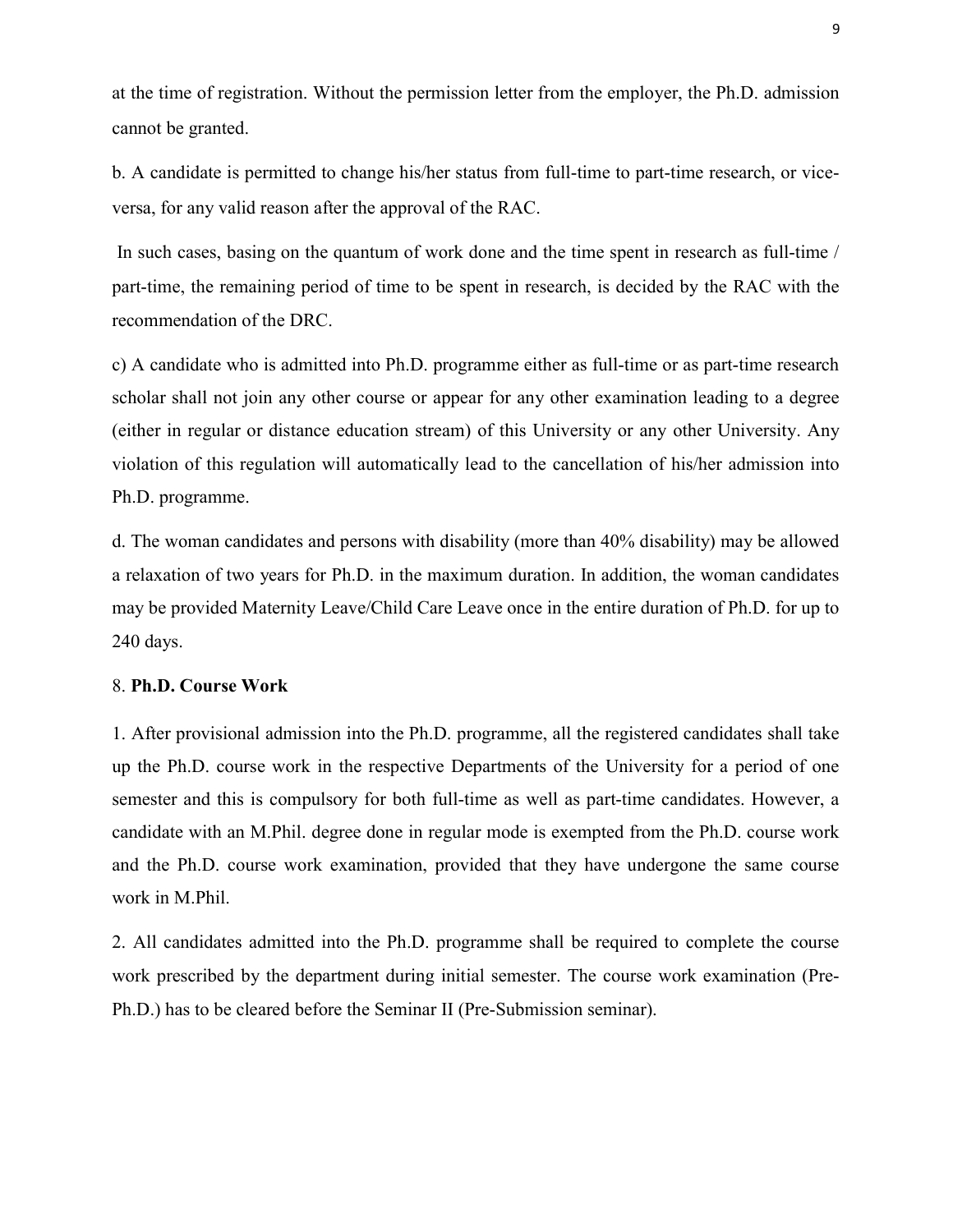3. The research activity of all the scholars in a department shall be monitored from time-to time by the Department Research Committee (DRC) duly constituted by the university consisting of the following members:

| a) Head of the Department                  | -Chairperson     |
|--------------------------------------------|------------------|
| b) Research Supervisors in the Department  | -Members         |
| c) Chairperson, Board of Studies concerned | -Member Convener |

4. The Candidates registered for the Ph.D. programme on full-time basis shall be available in the Department throughout the programme and the Head of the Department shall maintain their attendance in the department. The candidates registered on part-time basis should be in regular contact with the concerned Supervisor.

5. All the admitted candidates have to undergo a course work of one semester as per the syllabus prescribed by the concerned department.

6. As per the recent UGC Guidelines, a Course Work of one Semester is compulsory. The Course work for the Ph.D. Programme therefore shall include two theory papers:

Paper 1: Research Methodology (100 Marks): Common to all the candidates admitted in a Department. The syllabus of this paper includes the research techniques/ methods of the concerned subject.

Paper 2: Broad Field of Specialization (100 marks): The syllabus of this paper includes the current concepts/ trends in the concerned specialization of the subject.

The candidate has to appear for an examination – (the Ph.D. course work examination) in these two papers which have a weightage of 100 marks each.

7. Each theory paper shall have 60 contact hours of classes.

8. The Faculty for these classes is arranged by the Head of the concerned Department.

9. Both full-time and part-time research scholars shall have to attend a minimum of 75% classes in each paper to be eligible to appear for the Ph.D. course work examination.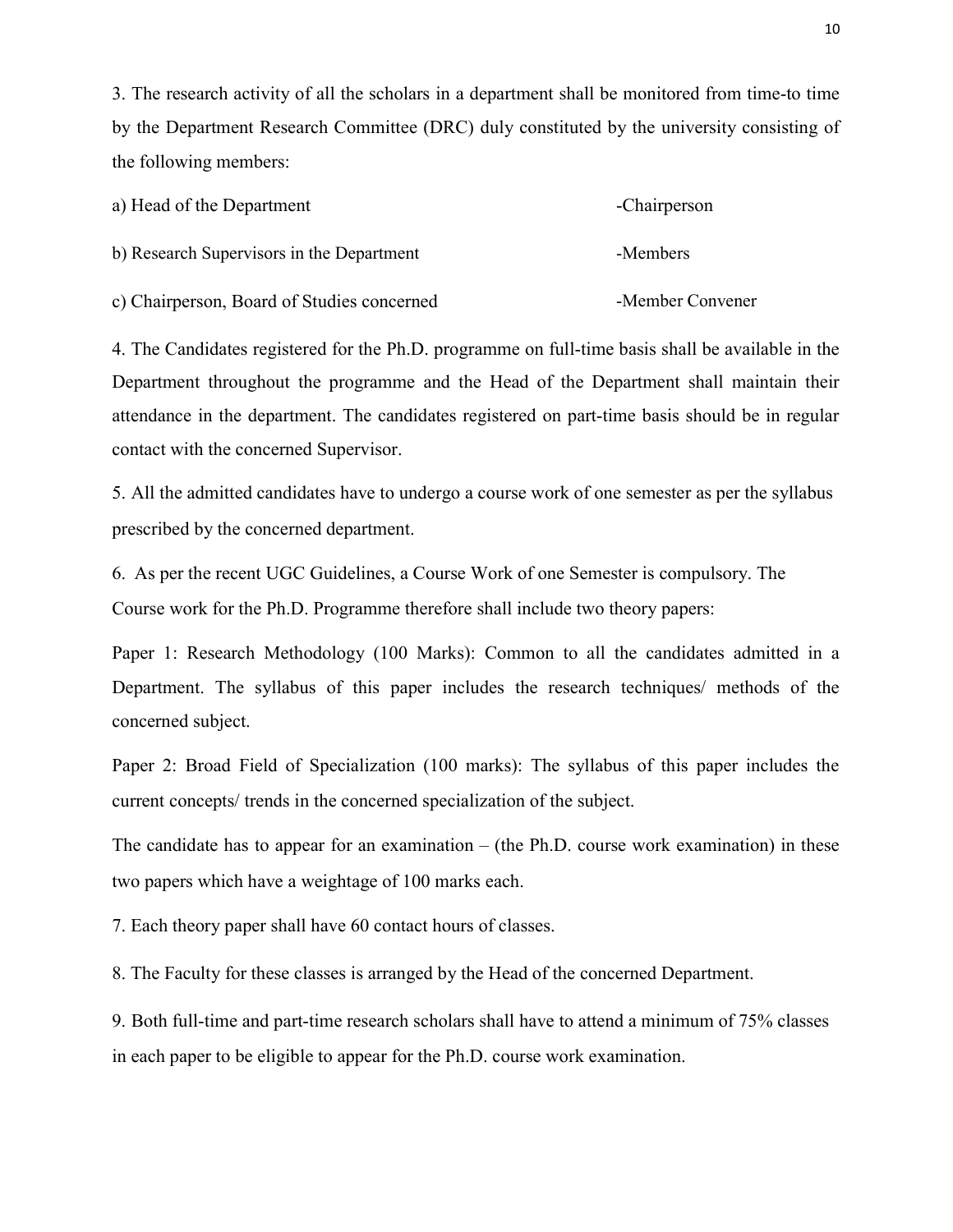10. The candidates who could not attend a minimum of 75% of the classes in each of the courses shall not be eligible to appear for the Ph.D. course work examination and they have to attend the classes again along with the next batch of students.

11. The candidates are required to pass in these two papers; the minimum marks required for a pass in each course shall be 55%. In case a candidate fails to pass in two attempts for both the subjects put together, his admission shall be cancelled. Payment of exam fees for writing Pre-Ph.D. (either for one or both papers) and inability to write the exam is also deemed as an attempt. Pre-Ph.D. exam fees are same whether the candidate is appearing for two papers or one paper at a time. The Pre-Ph.D. hall ticket will be issued by examination cell two days before the scheduled exam, subject to the condition that the payment of tuition fees is up to date (The candidate has to register for both the subjects at a time).

12. Generally the Pre-Ph.D. examination shall be held twice in a year. The conduct of these examinations, declarations of results, and preparation of marks lists will be carried out by the Office of the Controller of Exams, PU.

# 9. Ph.D. Course Work Examination and Evaluation of Answer Scripts

a) Ph.D. course work examination shall be conducted for the admitted candidates after the one semester Ph.D. course work.

b) The pattern of the Ph.D. course work syllabus and the pattern of the Ph.D. course work examination question paper shall be uniform for all the Faculties.

c) The medium of examination for the Ph.D. course work examination shall be English for all subjects except those in which the official medium of instruction is a language other than English.

d) The Chairperson-BoS, shall communicate the syllabi to the Controller of Examinations for the purpose of conducting the Ph.D. course work examination.

e) The Chairperson-BoS shall arrange for the evaluation of the answer scripts. The Ph.D. course work examination is of three-hour duration and is for 100 marks per theory paper. Each answer script is assessed by two examiners (one internal Course Teacher and another External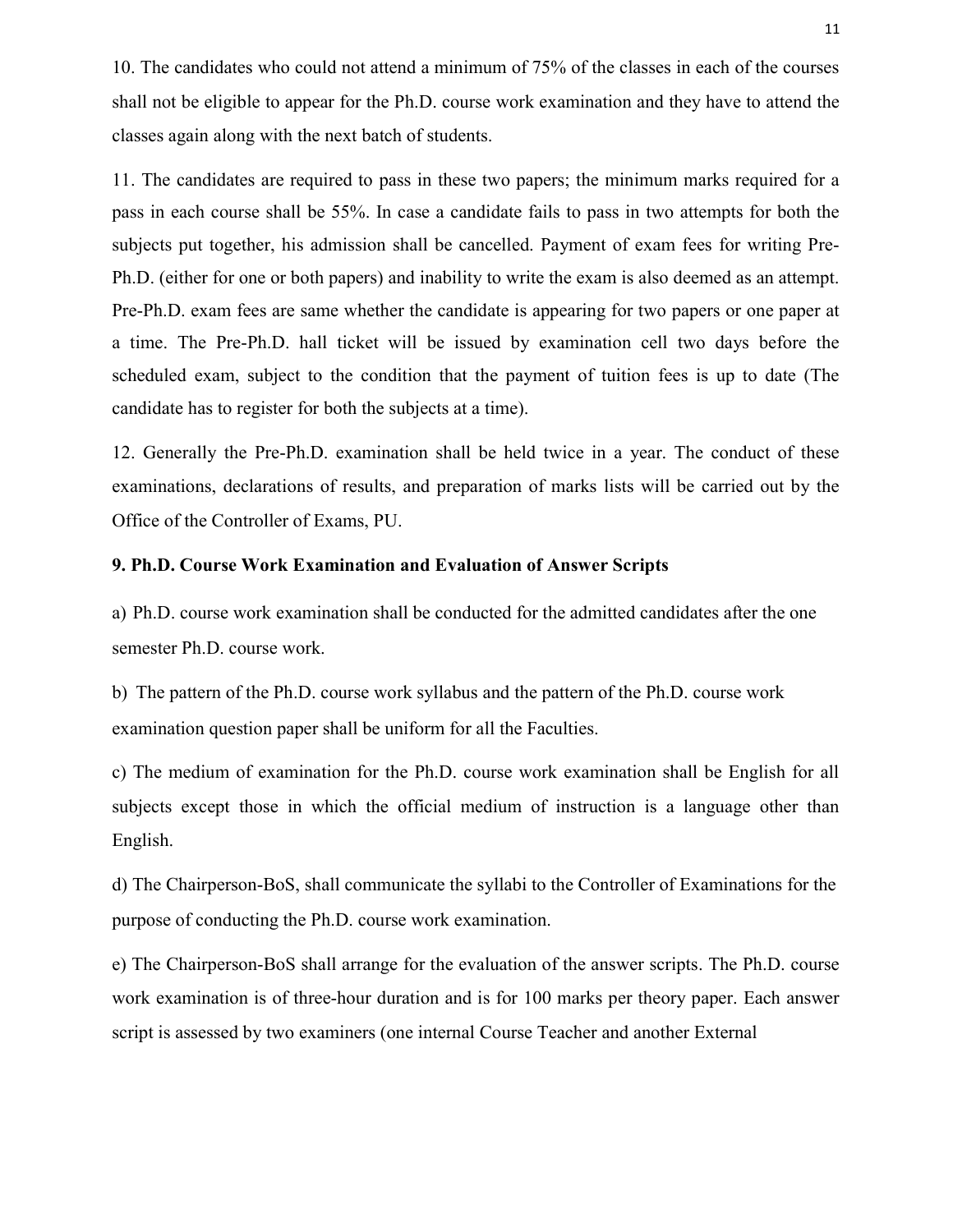Examiner). The marks awarded to the answer script shall be the average of these two evaluations, and if the difference between two evaluations exceeds 20% of the maximum marks, such a script shall be assessed by a third external examiner. The marks awarded to the script shall be the average of two higher marks out of the three evaluations.

## 10. Progress Reports and Department Research Review Meeting

1. Every candidate shall submit a half-yearly progress report to the RAC duly forwarded by the Research Supervisor. The half yearly Progress Report should cover, among others, the aspects such as the review of literature, data collected, techniques developed, progress in research, results and discussion of the work done including any findings, etc. If necessary, this progress report may be forwarded to the DRC by the RAC for further examination.

2. For the purpose of monitoring the progress of Research Works, all the research candidates including those who are on the current rolls of PU for Ph.D., are required to make power point presentations before the DRC after 2 years from the date of registration. At the time of review meeting, research scholars should submit hard copies of their research progress along with the research proposal in duplicate, in prescribed format with the signatures of the Supervisor and the Co-supervisor. Additionally, tangible output if any, such as: Concerned Research Publications/Oral Presentations/Poster Presentation in a Seminar/Conference or a Patent, etc. should be submitted.

3. If a candidate fails to submit two consecutive half-yearly progress reports in time and/or if the progress of the candidate is not satisfactory for two half-year periods, the Department Research Committee shall recommend to the RAC for the cancellation of his/her registration in consultation with the concerned Research Supervisor.

## 11. Compulsory Seminar Presentations

1. The candidates registered for the Ph.D. Programme (Full-Time & Part-Time) should give a minimum of two (2) Seminars as follows, under the chairmanship of the Head of the Department and in presence of the DRC.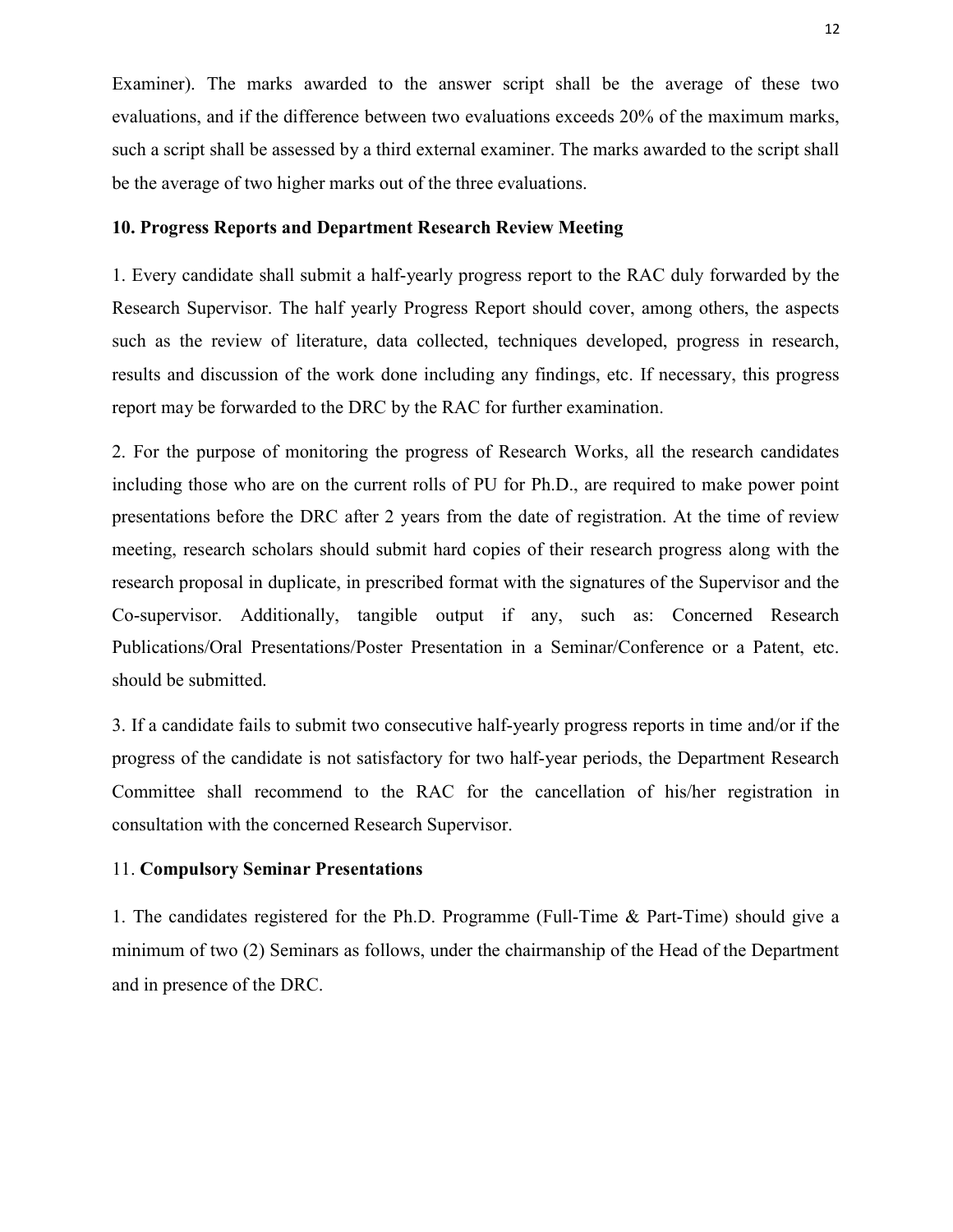2. I Seminar (Research Design Seminar): Soon after the Pre-Ph.D. examination/ within one-year from the date of registration. The theme pertaining to the Seminar shall be on the Methodology, Sample Questionnaire and Objectives of Study. It will be a comprehensive literature review of the research topic and the plan of work. This seminar shall be conducted in the main Campus Department where the candidate is registered.

3. II Seminar (Pre-Submission Seminar): It shall be held at least three months before the submission of thesis. This seminar deals with the entire Ph.D. of his/her work carried out by the candidate and is presented in the Department where he/she is registered and any feedback, comments and suggestions from the participants be included in the final manuscript of the thesis. The draft copy of the Ph.D. thesis must be available during this presentation.

4. The presentation of the above two seminars shall be certified by the Head of the Department, Chairperson-BoS, and the Research Supervisor of the candidate and two certificates (Research Design Seminar, and Pre-Submission Seminar) must be enclosed at the time of thesis submission.

## 12. Publication of Research Papers

For the candidate to submit the thesis for Ph.D. programme, he/she shall publish one (1) research paper from his/her research findings of Ph.D. programme (peer-reviewed refereed national or international journal which has to be enclosed to the thesis) and two (2) paper presentations in (International/ National) conferences or seminars. The candidate has to produce the evidence of the same in the form of the reprint/certificate before the submission of thesis for adjudication. The research papers shall be enclosed in the thesis as an Appendix. In the journal papers and conference papers the research scholar's name must be as the first author. In case the supervisor/co-supervisor is first named author, the research scholar's name must be the next. The candidate can also submit the thesis, if he/she has at least one recognized patent rights, whose evidence and details are to be enclosed. (Mere filing for Patent will not be considered).

# 13. Modification of Topic of Research and the Title of Ph.D. Thesis

1. The RAC may permit the modification in the topic of research, provided the candidate has applied for it within one year from the date of admission or before he/she passed the Ph.D.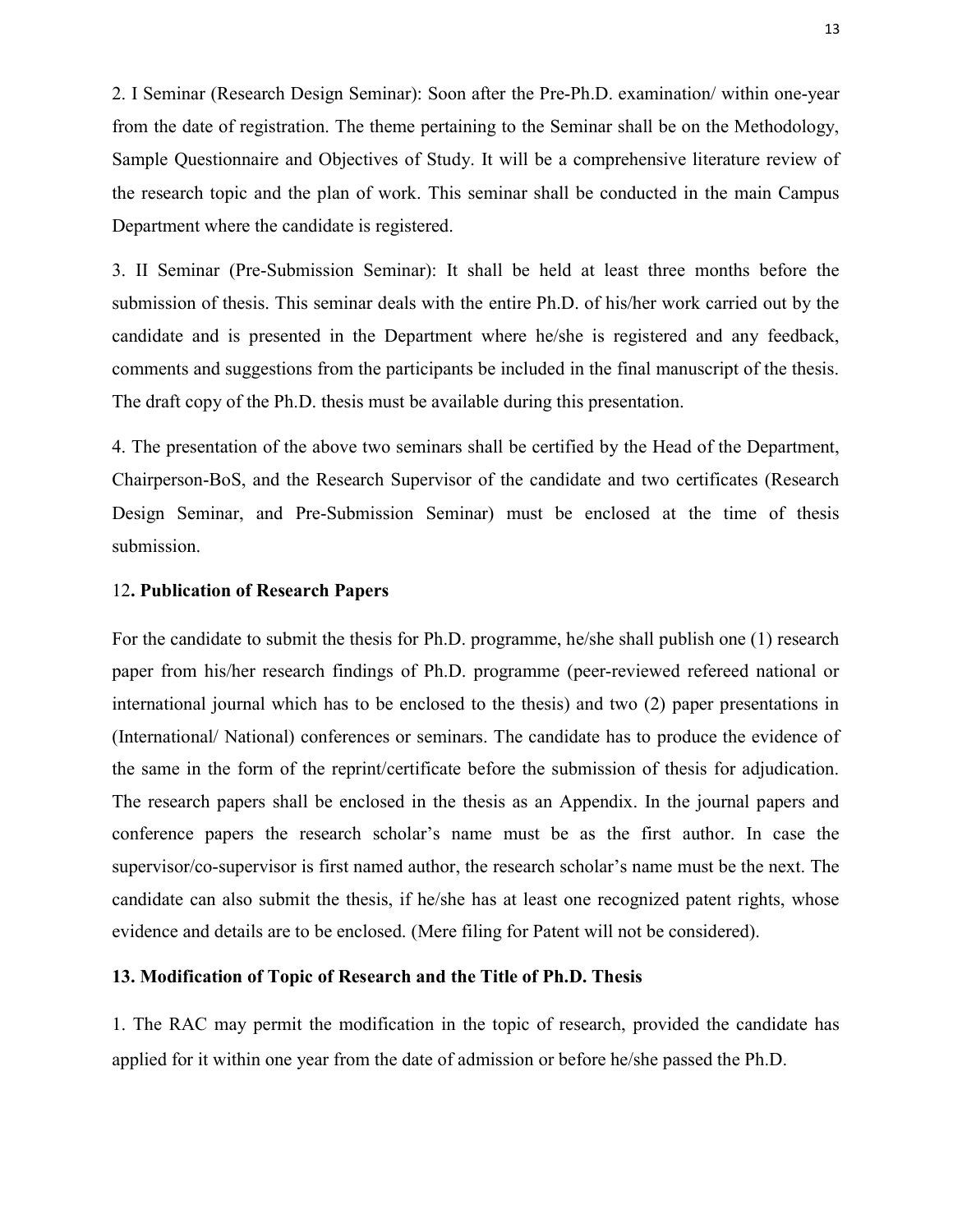course work examination, whichever is earlier. His/her request must be recommended with due justification by the Research Supervisor and the Research Committee of the concerned Department in the prescribed form. However, such a modification is permitted only once. Any change in the topic of research shall not be permitted after the candidate has passed the Ph.D. course work examination.

2. The RAC may permit the modification in title of the Ph.D. Thesis. The candidate's request must be recommended with due justification by the Research Supervisor and the Research Committee of the concerned Department in the prescribed form. However, such a modification is permitted only once.

3. Candidates seeking the change of Topic of research or the Title of the thesis have to pay the prescribed fee for each of the above.

### 14. Extension of Registration

1. The registration of a research scholar whether Full-Time or Part-Time shall automatically stand cancelled after the expiry of 6 years. Candidate can seek extension of his/her registration as Ph.D. scholar, one year at a time, (a maximum of two (2) such extensions for a full-time and one (1) such extension for a part-time scholar) provided that he/she has been continuously engaged in active research, the progress of the research work in the previous years has been satisfactory as certified by the supervisor(s), and that he/she has no dues in the library/department / college as certified by the concerned authority.

2. Any candidate seeking extension of registration shall submit a written request, along with the progress report of the work done and paid the prescribed fee, duly recommended by the supervisor(s), the chairperson, and the Head of the concerned Department in the University. The request must be submitted to the RAC at least two months before the expiry of the registration period, failing which the request for extension is liable for rejection.

## 15. Submission of Ph.D. Thesis

1. Research Scholars registered for Ph.D. programme Full-Time/Part-Time shall be allowed to submit the thesis in not less than three (3) years (Full-Time) and Four (4) years (Part-Time) from the date of registration, subject to passing of Pre-Ph.D. examinations and research publications as stipulated. The Vice-Chancellor may, however, relax this condition up to a maximum of one year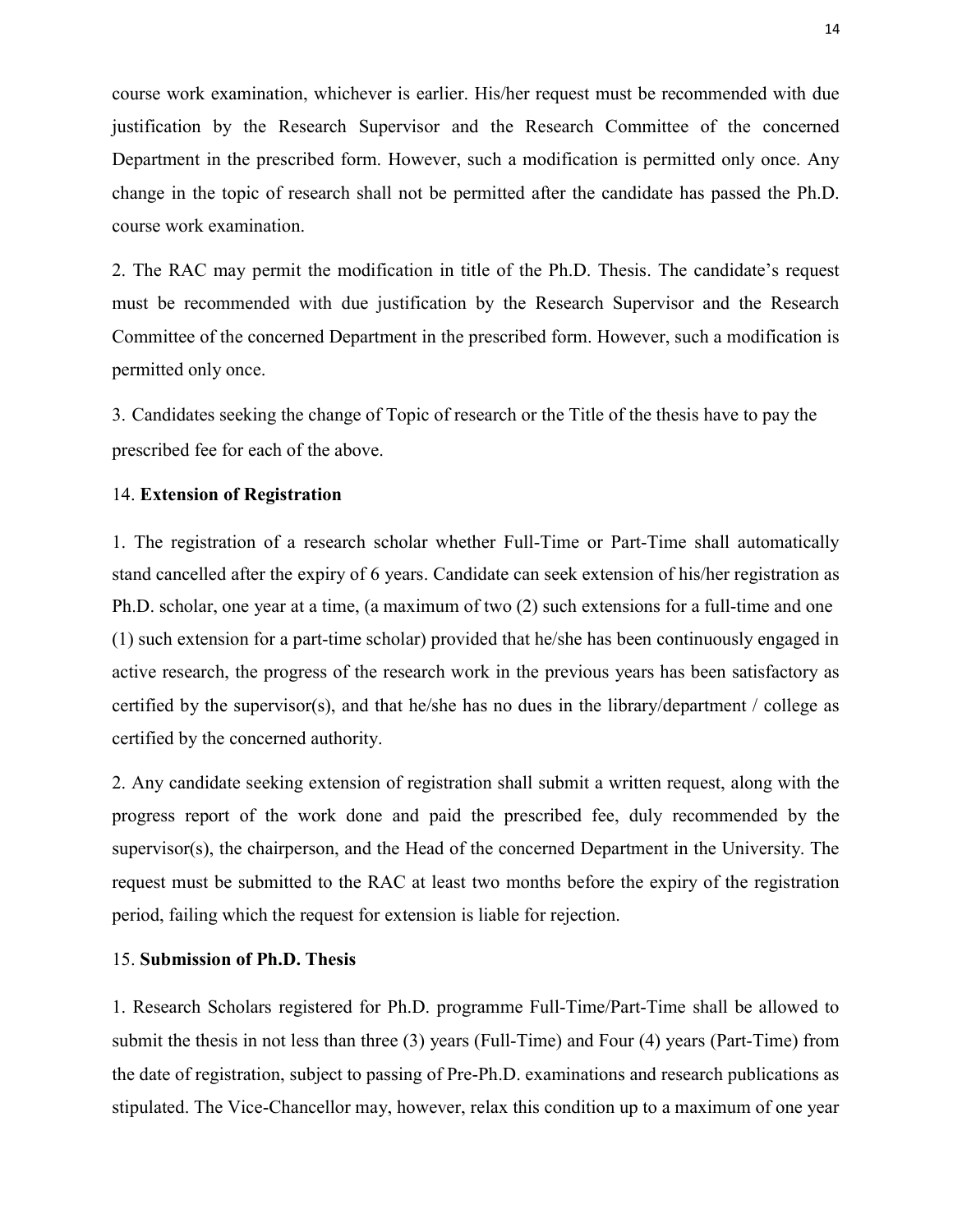if he is satisfied by the reasons mentioned for not completing the work in stipulated time after obtaining the opinion of a Committee constituted for this purpose.

2. A research scholar, full-time or part-time, whose registration has expired/ has been cancelled, is not eligible to submit the thesis.

3. Full-Time/Part-Time Candidates should complete the research work within a maximum period of 6 years. They should pay tuition fee until the end of the year in which the thesis is submitted. If the Tuition Fee is not paid as per rules, penalty may be levied. If Tuition Fee is not paid continuously for two years, the registration will be cancelled.

4. Early Submission: If a Full-time research scholar desires to submit a Ph.D. Thesis prior to the completion of three years, he/she should satisfy the following criteria:

i) Completed two years of regular research work in the concerned department. The Vice Chancellor may however, relax this to a maximum period of one year if he is satisfied completely by the reasons for early submission.

ii) Published at least three (3) International Journal papers.

iii) Has an outstanding contribution and recommendations of the DRC.

iv) Has valid reasons thereof for early submission and he/she should have passed the prescribed Pre-Ph.D. Examinations.

5. Late Submission: If the candidate fails to submit thesis within stipulated period, his/her registration will be cancelled. However, depending on the progress of the work and as per the recommendation of the DRC, permission for submission of Thesis may be given with a penalty and approval from the Vice Chancellor based on the merit of the case.

6. On completion of the Ph.D. programme, every candidate shall submit the thesis which shall be a distinct contribution to the subject and afford evidence of originality and scholarliness shown either by the discovery of new facts or by the exercise of independent critical analysis. It shall be satisfactory as regards literary presentation and shall be worthy of publication whether in full as submitted or in an abridged form.

7. For ensuring originality of submitted content, the thesis will be checked by Anti-plagiarism software. After completion of pre-submission seminar, a soft copy of the thesis in word format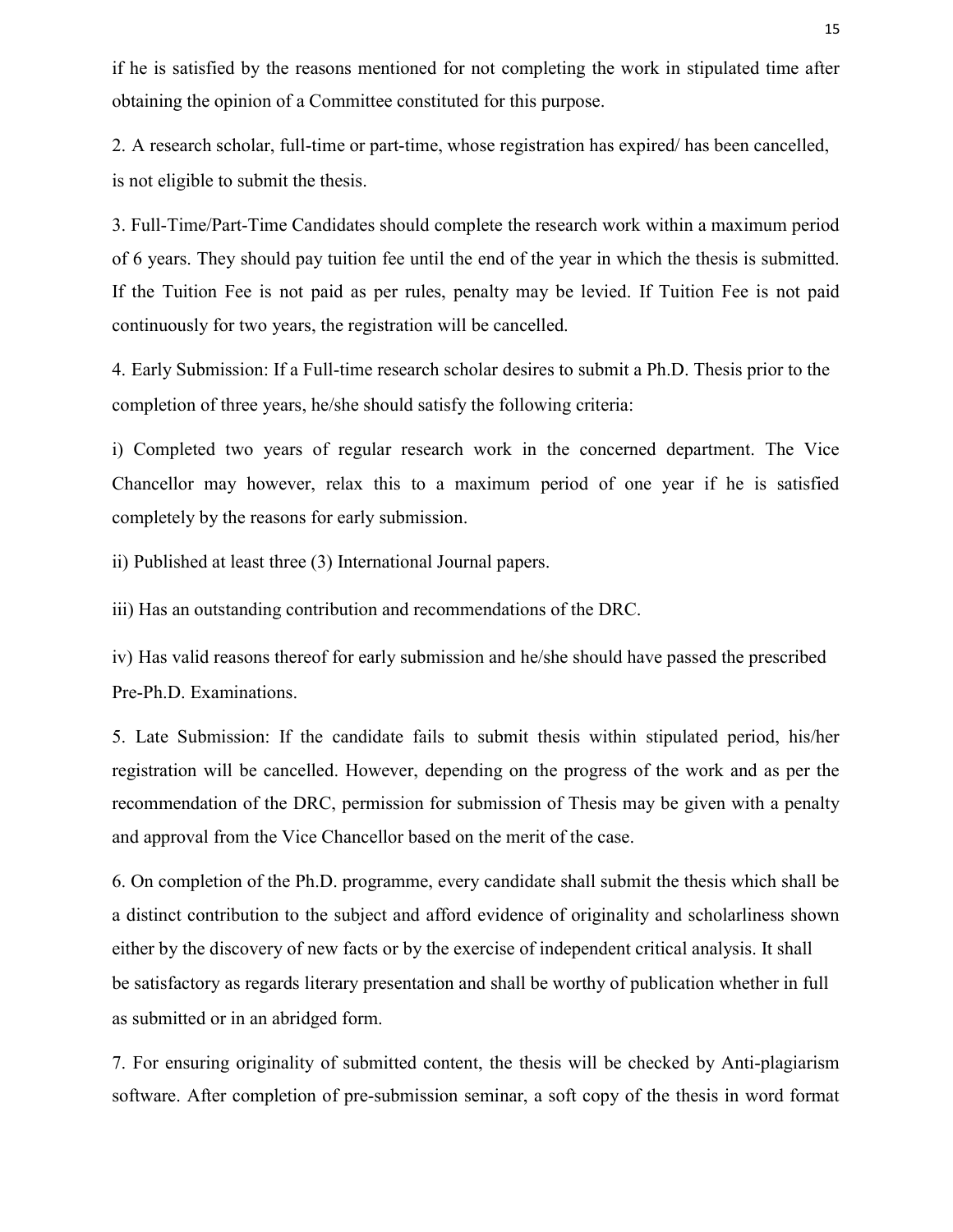should be brought along in person to the RAC and have it checked before binding and sending it to the examination section. If any text strings/figures are found to be copied or dubious without proper acknowledgement of the source, the thesis has to be thoroughly revised. In such event the revised soft copy of the CD must be submitted within one month from the date of checking with anti-plagiarism service. The stipulated percentage permissible includes the candidate's own publications and presentations. A soft copy of the thesis must also be submitted with all the modifications and corrections made in the thesis after pre-submission seminar and antiplagiarism check.

8. Five Hard-bound copies of the thesis incorporating a certificate from the Supervisor to the effect that the thesis is an original work of the candidate and a certificate by the candidate to the effect that the thesis either in part or full does not constitute any part of any thesis / dissertation / monograph submitted by him / her or any other person to this or any other University/Institute. The candidate is also required to submit two soft copies (CD) of the thesis. A candidate may submit the thesis any time during one month before or after the expiry of the stipulated period of research.

9. A candidate may utilize for his or her thesis, the contents or any work which he or she may have already published on the subject, but has not submitted the whole or any substantial part thereof for which a degree has been conferred on him/ her of this or any other University.

10. The thesis in all subjects shall be written and submitted only in English, except in language subjects where the candidates shall have the option of writing it either in English or in the language concerned. Where the thesis is in a language other than English, a detailed summary of the same in English may also be submitted.

11. Every candidate shall apply to the Controller of Examinations on a prescribed form for submission of thesis along with submission fee. It shall be submitted duly filled-in and accompanied by five (5) Hard-bound copies of the thesis printed along with the following:

a) Five (5) copies of Synopsis of the thesis (10 to 15 pages).

b) A proper receipt showing that the prescribed fee has been paid through Challan at the State Bank of Hyderabad, Raichur Road Branch, Mahabubnagar (or) a Crossed Demand Draft drawn in favour of the Registrar, Palamuru University payable at Mahabubnagar.

c) A certificate from the DRC to the effect that the Candidate has given TWO (2) Seminars.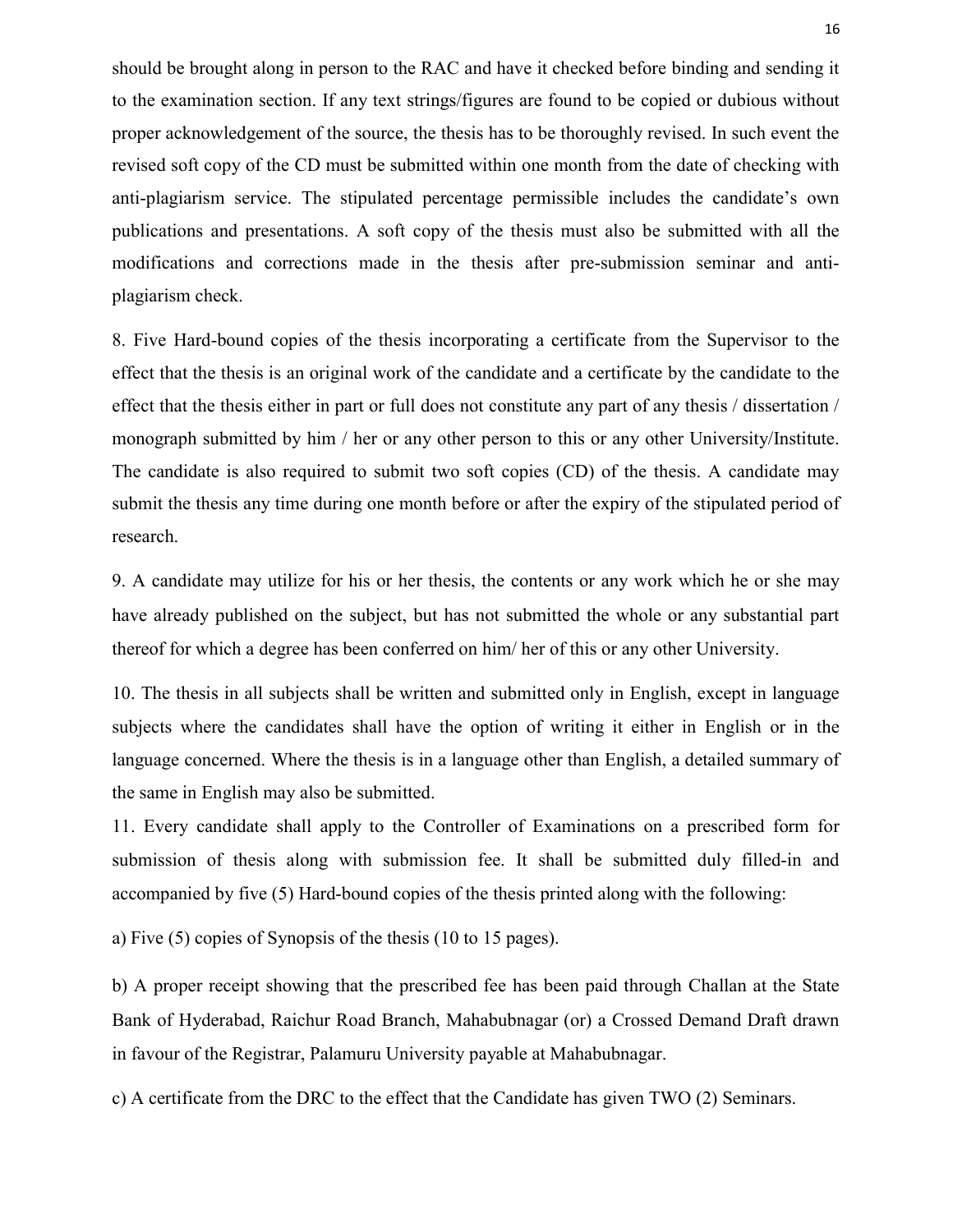d) A certificate from anti-plagiarism cell for anti-plagiarism.

e) Memorandum of marks of Pre-Ph.D. examination and copies of the PG degree and SSC certificate. In case the candidate is exempted from Pre-Ph.D. examination for possessing M.Phil. degree, a copy of the M.Phil. Certificate shall be enclosed.

f) A reprint of the paper published and certificates of two seminar/conference presentations.

g) A copy of the letter of admission/ extension/ change of title etc. to the Ph.D. programme along with a proof of having paid the prescribed fees and satisfied all the conditions.

h) A copy of the permission letter for change of title/topic/supervisor.

i) A 'No Dues Certificate' duly certified by the Accounts Branch, Library, and the Department concerned.

### 16. Ph.D. Thesis Evaluation/Adjudication

The thesis submitted for adjudication shall conform to the following specifications:

i) It must be typed on one side of A4 size paper using font face "Times New Roman", Font Size 12 with 1.5-line spacing. For drawings and maps, these restrictions do not apply. Binding should conform to the norms fixed by the University Library.

ii) The Research Supervisor of the candidate shall submit a panel of 12 examiners (4 copies) in a cover marked "confidential" to the Chairperson- BoS/RAC after the completion of Seminar II (Pre-Submission Seminar). The Chairperson-BoS, shall take the approval of the members of the BoS for panel of examiners suggested by the Supervisor.

iii) Out of the panel of 12 examiners, 9 are to be identified from outside the State of Telangana, and not more than one from the same institution. The panel of names is to be submitted with all particulars, like complete address, e-mail ID, telephone number in the prescribed proforma. The University may revise the panel of examiners, if necessary.

iv) The Chairperson-BoS/RAC, shall then forward the approved panel of 12 names along with the 4 copies of the Synopsis for further action to the Controller of Examinations within a fortnight. The Ph.D. Supervisors recognized by Palamuru University and persons related to the candidate shall not be included in the panel of Examiners. In case a candidate does not submit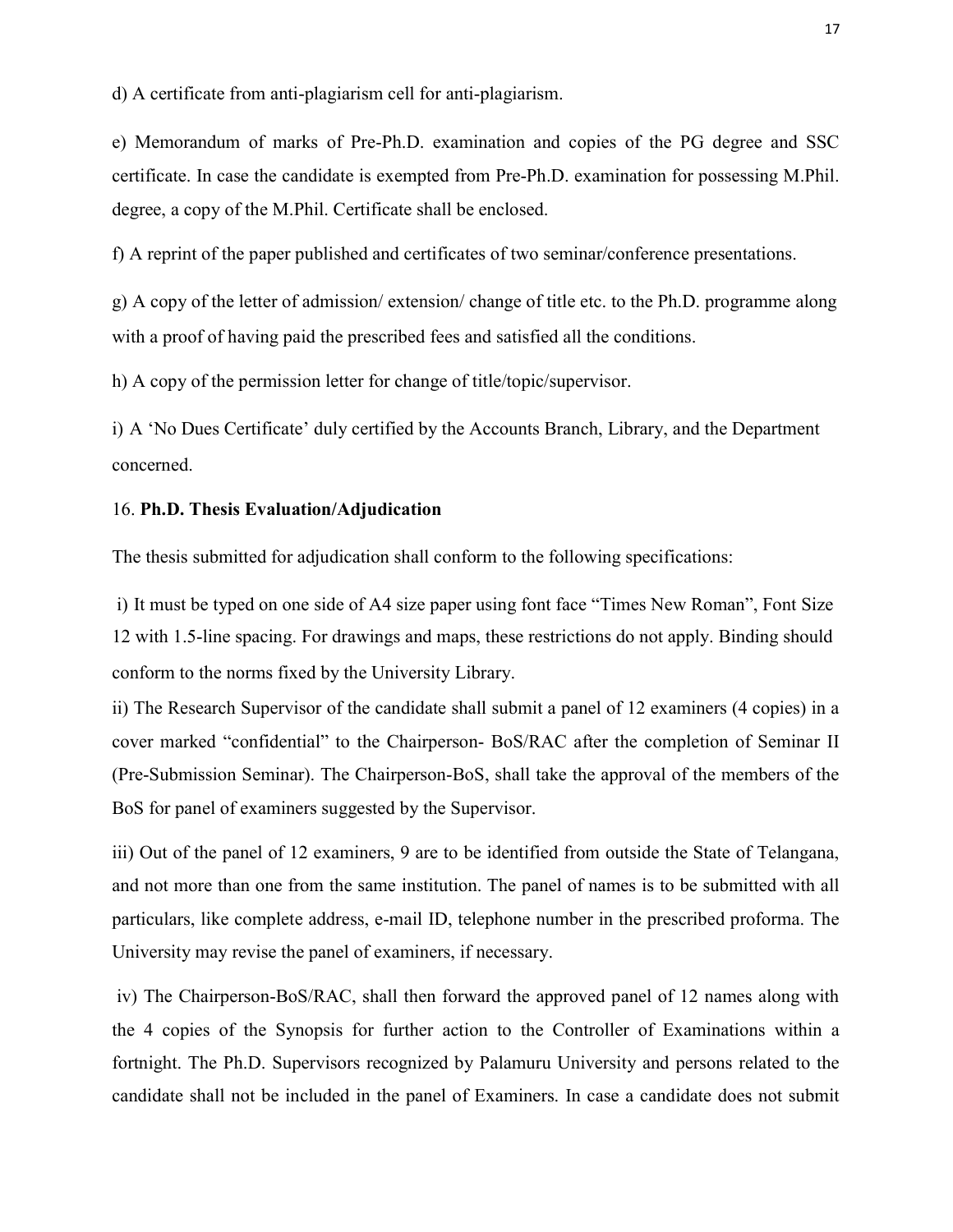the thesis within Three (3) months from the date of approval of the panel, the panel lapses and a new panel has to be suggested.

Evaluation/Adjudication of the Thesis

a) Three independent Examiners appointed for the purpose by the Vice Chancellor shall do the Evaluation of the thesis. The thesis shall be evaluated independently by the three examiners, external to the University, one of whom shall be from outside the State and preferably from Institute of High Reputation where Ph.D. programmes are offered.

b) The Controller of Examinations, while communicating the appointment to the Examiner, shall send a copy of the synopsis of the thesis and seek his/her willingness to adjudicate it based on the synopsis submitted. After obtaining the consent of the Examiner, a copy of the thesis will be sent with a request to submit his/her report in a prescribed format. The format consists of three parts.

Part-1: A Detailed Evaluation (not less than 500 words);

Part-2: A Detailed Report mentioning the strengths and weaknesses of the thesis; and

Part-3: A Final Recommendation.

c) A candidate needs to score a minimum of 50 percent of the points in Part-1 to be eligible for the *Viva Voce* examination. As a final recommendation, the examiner has to state in clear/unequivocal terms whether, in his/her opinion,

i. The thesis can be accepted for the award of Ph.D. degree in its present form

ii. The thesis be accepted subject to Minor revision/corrections suggested and be verified by the Research Supervisor

iii. The thesis be revised/resubmitted for re-evaluation by the same adjudicator.

iv. The thesis is rejected

d) After all the 3 reports are received; a decision is to be taken for the conduct of a Viva Voce examination before the award of the Ph.D. degree, as per the following guidelines.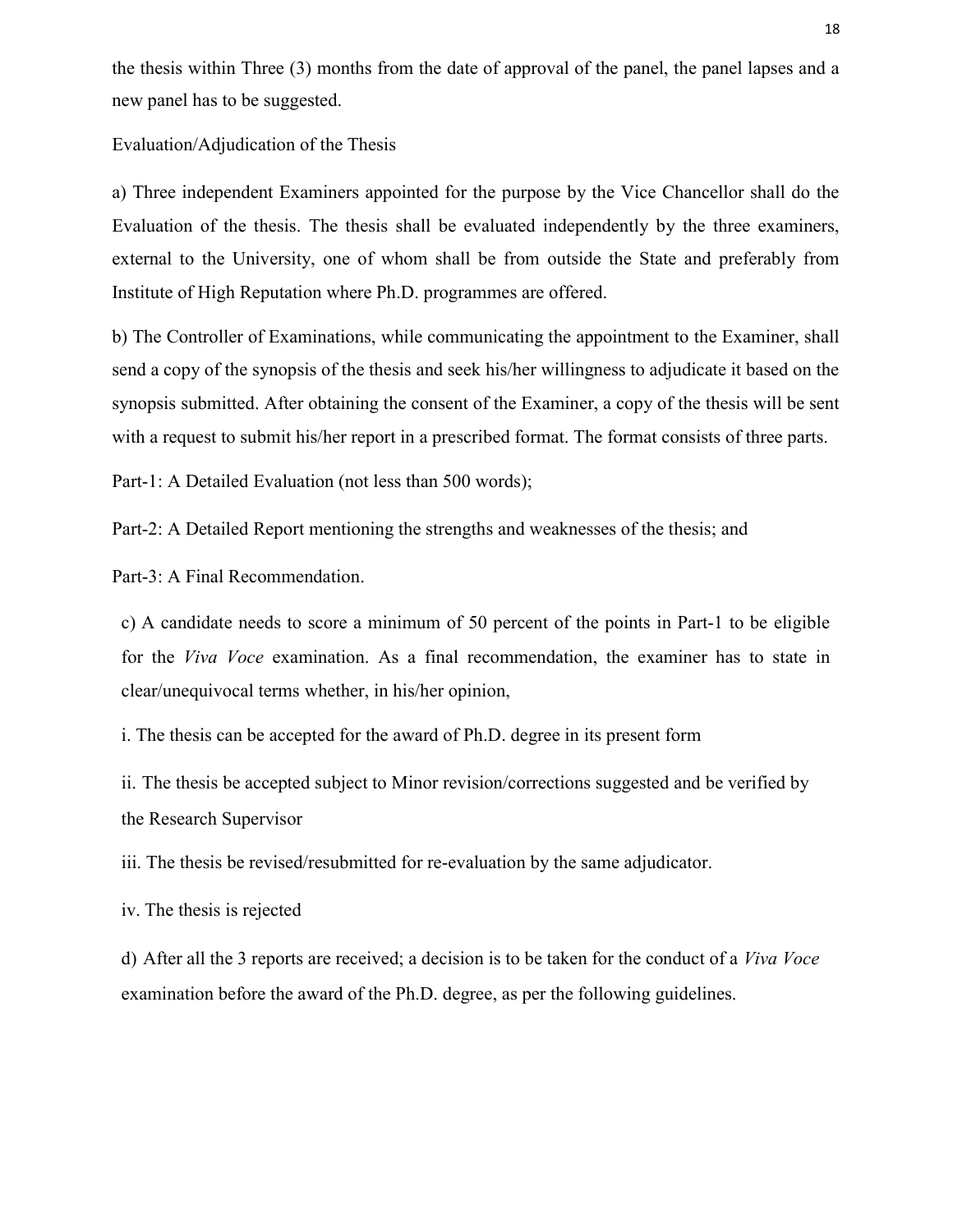|        | Recommendation of Examiners | Decision |                          |
|--------|-----------------------------|----------|--------------------------|
|        |                             |          | 4                        |
| Accept | Accept                      | Accept   | Accept                   |
| Revise | Revise                      | Revise   | Revise                   |
| Reject | Reject                      | Reject   | Reject                   |
| Accept | Accept                      | Revise   | Revise                   |
| Accept | Revise                      | Revise   | Revise                   |
| Accept | Accept                      | Reject   | $4tn$ examiner           |
| Accept | Reject                      | Reject   | Reject                   |
| Accept | Revise                      | Reject   | $4^{\text{th}}$ examiner |
| Revise | Revise                      | Reject   | $4th$ examiner           |
| Revise | Reject                      | Reject   | Reject                   |

e) If two or all the three examiners reject the thesis, it will be rejected for the award of Ph.D. degree and the registration of the candidate shall stand cancelled.

f) If any one of the examiners rejects the thesis, the thesis shall be sent to another examiner from the existing panel of examiners approved by the Vice Chancellor. If this examiner also rejects the thesis, the thesis is deemed to be rejected and the registration of the candidate shall stand cancelled.

g) If two examiners reject the thesis, the candidate shall revise and re-submit it after one year (the comments made by the examiner will be forwarded to the Supervisor and also to the candidate for their justification/clarification) which will be sent for evaluation to the same examiners who had rejected it. If the two examiners rejected it again, the thesis is summarily rejected. If the thesis is accepted at the second time, it will be accepted.

h) For revision and resubmission of the thesis, the candidate will be given a maximum period of one year from the date of communication of the report (s) to the candidate.

i) The revised thesis shall be referred to those examiners who have originally recommended revision and re-submission for revaluation.

j) In the event of any adjudicator's report not received even after 3 months from the date of submission, the thesis may be referred to a fourth Examiner from the same panel for Adjudication.

k) Minor corrections suggested by the examiner(s) shall be intimated to the Research supervisor of the candidate by the Controller of Examinations before the conduct of the Ph.D. Viva Voce Examination.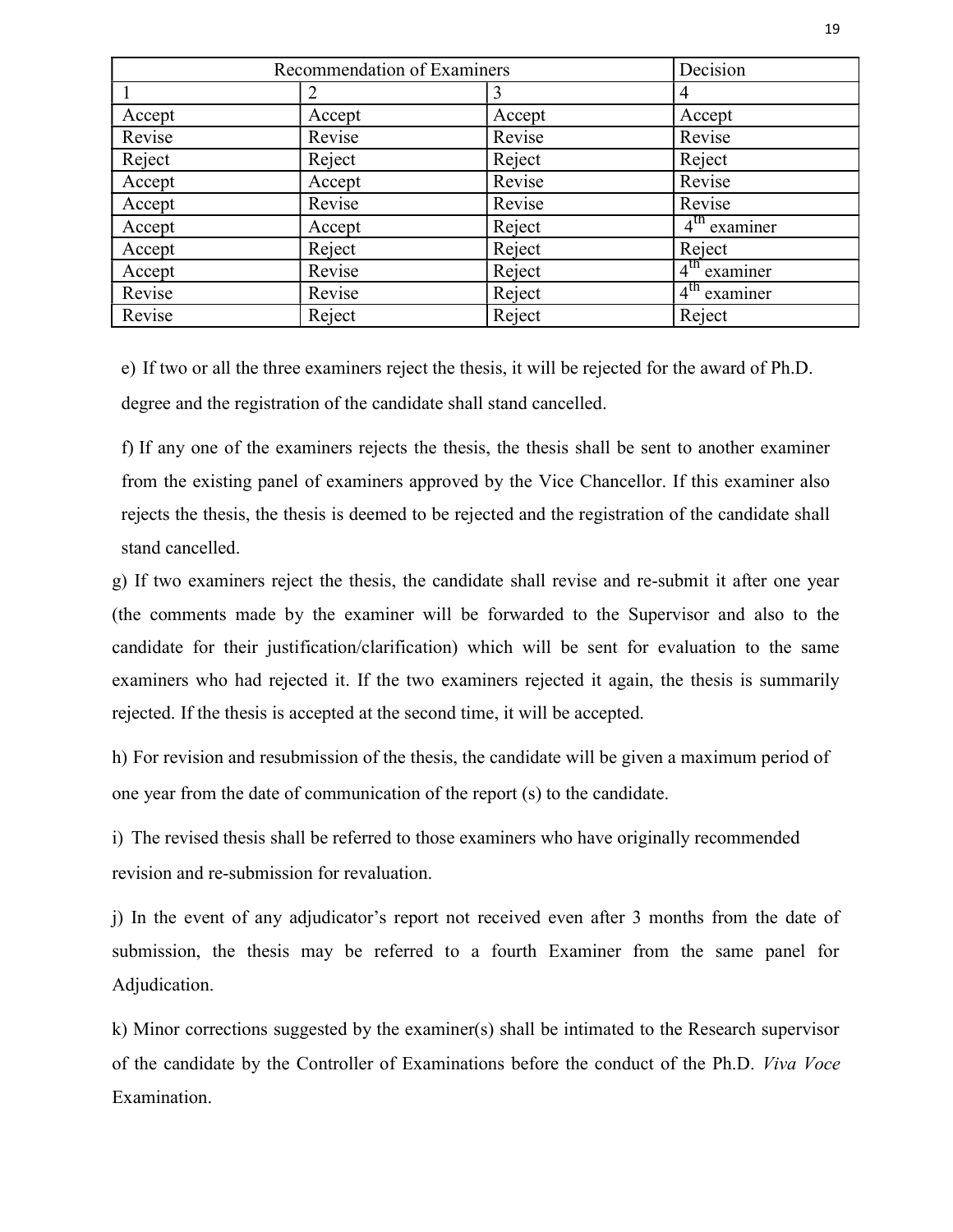## 17. Ph.D. Viva-Voce Examination

1. The Ph.D. Viva Voce examination of the candidate is conducted only after all the three examiners recommend the award of Ph.D. Degree. The Controller of Examinations instructs the Chairperson-BoS, to conduct the Ph.D. viva voce examination by constituting a Board of Examiners.

2. The Ph.D. *Viva-Voce* examination shall be conducted in the concerned University Department by a Board of Examiners, and comprise the following members:

a) Chairperson-BoS, (b) Head of the Department, (c) two Faculty members of the Department who are recognized supervisors and working in the area related to the thesis work, approved by the Vice-Chancellor out of the four (4) suggested by the Chairperson-BoS (d) the Supervisor of the candidate, who shall be the Convener.

3. If no eligible faculty member is available in the Department for inclusion in the Board of Examiners, an external expert may be invited for the purpose.

4. After the Board of Examiners is constituted for the conduct of Viva Voce examination, the Head of the Department shall obtain two copies of the thesis and make it available to the members of the Board to enable them to conduct the *Viva Voce* examination.

5. The reports of the external examiners shall be made available to the Board for the Viva Voce examination.

6. The Viva Voce examination should primarily be designed to test the understanding of the candidate on the subject matter of the thesis, including methodology employed and the candidate's competence in the general field of study.

7. The candidate should also be asked to clarify any of the points raised by the external examiner/adjudicators in their reports.

8. The Viva Voce examination is open to the students and faculty of the Department, and to the scientists in the concerned / allied subject. The Chairperson-Board of Studies of the concerned Department, shall display on the departmental Notice Board the date and time of the Viva Voce examination one week in advance.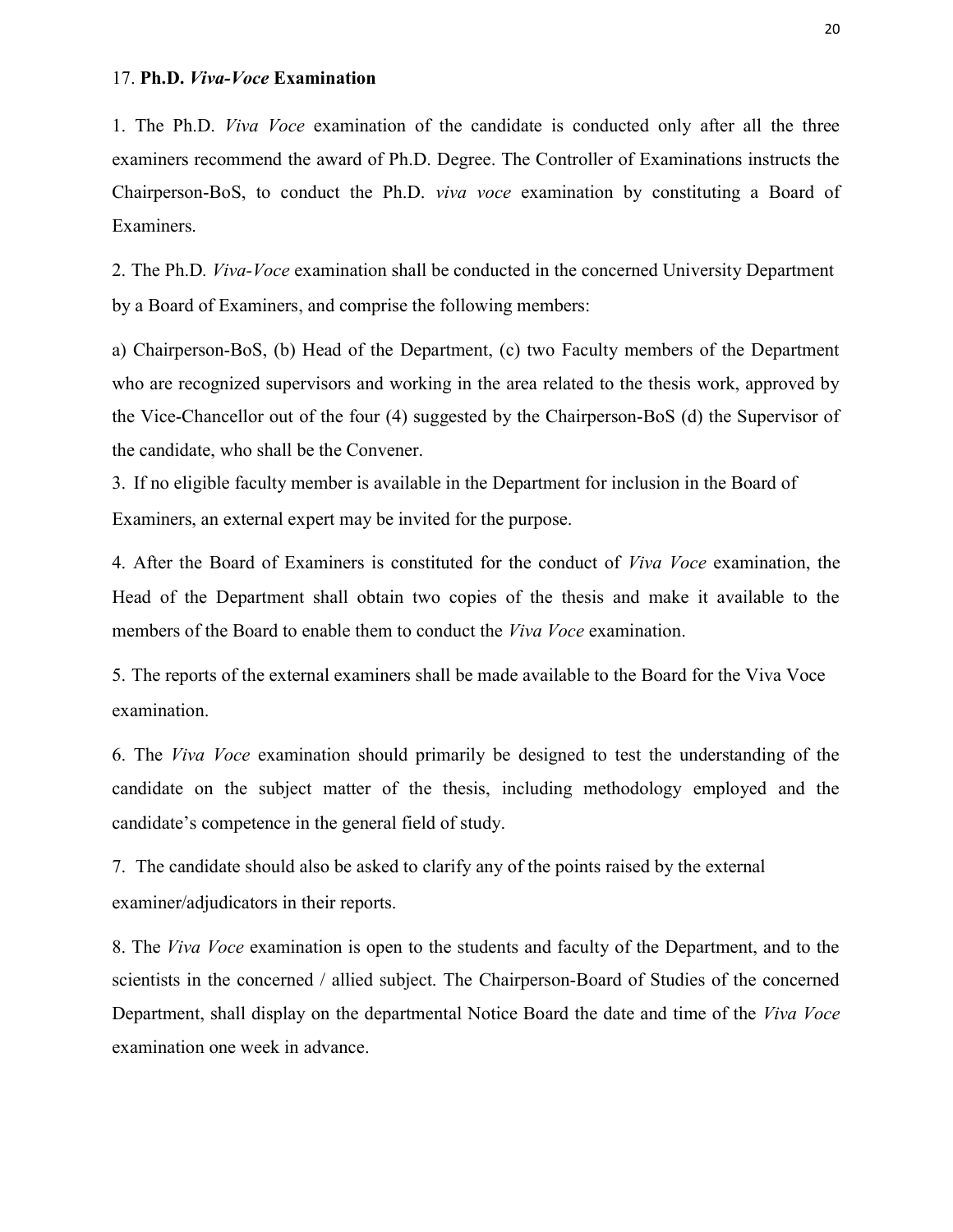9. The Board of Examiners, who conduct the Viva Voce examination shall either recommend for the award of the Ph.D. degree or recommend that the candidate be asked to take the Viva Voce examination a second time giving reasons thereof. The second Viva Voce examination shall be conducted by the same set of examiners, and not earlier than three months but not later than six months of the date of the first Viva Voce examination.

## 18. Declaration of the Ph.D. Result

1. After completion of the Viva Voce examination, the reports of the thesis-examiners and the report of the Viva Voce Board of Examiners shall be immediately sent to the Controller of Examinations in a cover marked "Confidential''. The Controller of Examinations declares the Ph.D. result of a candidate only on receipt of 2 soft copies of the thesis.

2. The hard bound copies shall be made available to all, one in the University General library and the other in the Department Seminar Library. A soft copy of the thesis shall be sent to the UGC, New Delhi within 30 days of award of the Ph.D. degree for hosting the same in INFLIBNET, accessible to all Indian Universities/ Institutions. Another soft copy is for hosting the thesis in the P.U. website.

3. The candidate has to apply for Provisional Certificate immediately within a week days, otherwise a penalty will be imposed. The Vice Chancellor may approve the announcement of the award of the provisional Ph.D. Degree to the candidate and provisional certificate will be issued. The candidate must submit a copy of the SSC pass certificate for the record of the name on the Provisional Certificate/Original Degree.

4. The award of the Degree shall be confirmed by the Executive Council of the University.

Note: All other matters that have not been covered by the rules mentioned above shall be referred to the Standing Committee whose decision will be final.

# 19. Research Supervisors

1. Only a Full Time regular teacher of the Palamuru University can act as a supervisor. The external supervisors are not allowed however a Co-Supervisor can be allowed in interdisciplinary arears from other departments of the same institutes or from the related institutions with the approval of the Research Advisory Committee.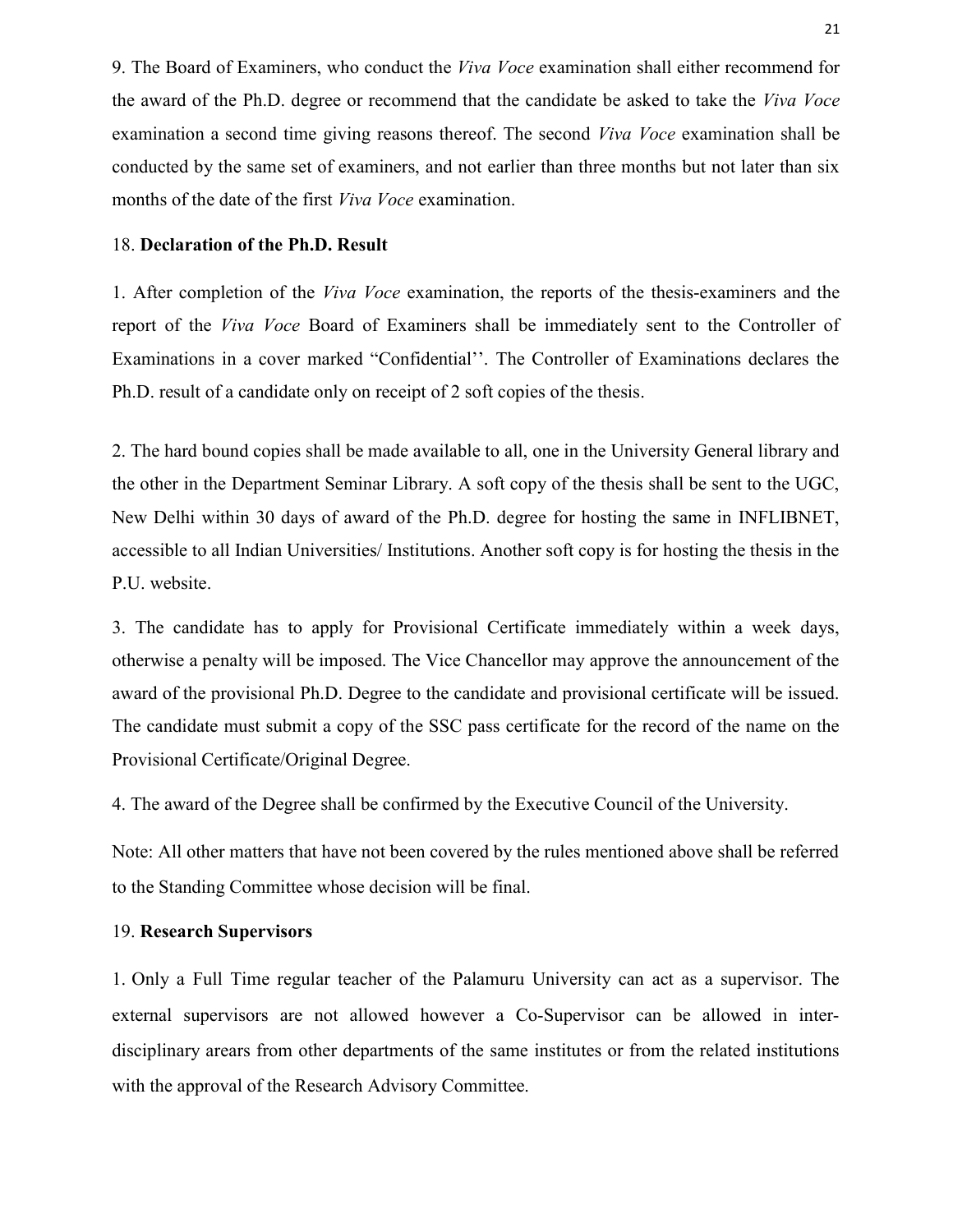2. Any regular professor of the University/Institution deemed to be a University/College with at least five research publications in refereed journals and any regular Associate/Assistant professor of the University/Institution deemed to be University with a PhD degree and at least two research publications in refereed journals may be recognized as Research Supervisor.

3. The recognition as Supervisor shall be after two years of regular service in the University.

4. A Supervisor or Co-supervisor should have a Ph.D. degree from a reputed university with a minimum of Two years teaching/research experience having publications in Five refereed national /international journals and also presented two refereed national/international conference papers. Out of the 5 papers, at least three (03) shall have been published after obtaining the Ph.D. degree as a corresponding author.

5. A Research Supervisor/Co-supervisor who is a Professor, at any given point of time, cannot guide more than Eight (8) Ph.D. scholars. An Associate Professor as Research Supervisor can guide up to a maximum of six (6) Ph.D. scholars and an Assistant Professor as Research Supervisor can guide up to a maximum of four (4) Ph.D. scholars. Out of these, two seats are preferably allocated to research fellowship holders.

5. A teacher working in any of the Constituent or Affiliated Colleges of the University or Research Institute may be recognized as a Supervisor provided the infrastructure facilities in the College are adequate for carrying out research. A Committee constituted for the purpose by the University shall inspect and recommend the same.

6. A Supervisor shall not take Scholars for Ph.D. Programme prior to two years from his/her retirement. However, the teachers who have ongoing research projects from any funding agency may be relaxed from this rule.

7. During any one academic year, the Ph.D. Admission Committee shall allot not more than four (4) candidates to a research supervisor.

8. The Ph.D. Admission Committee shall ensure that a candidate allotted to a research supervisor is not his/her relative.

9. The allocation of Research Supervisor for a selected research scholar shall be decided by the Department concerned depending on the number of scholars per Research Supervisor, the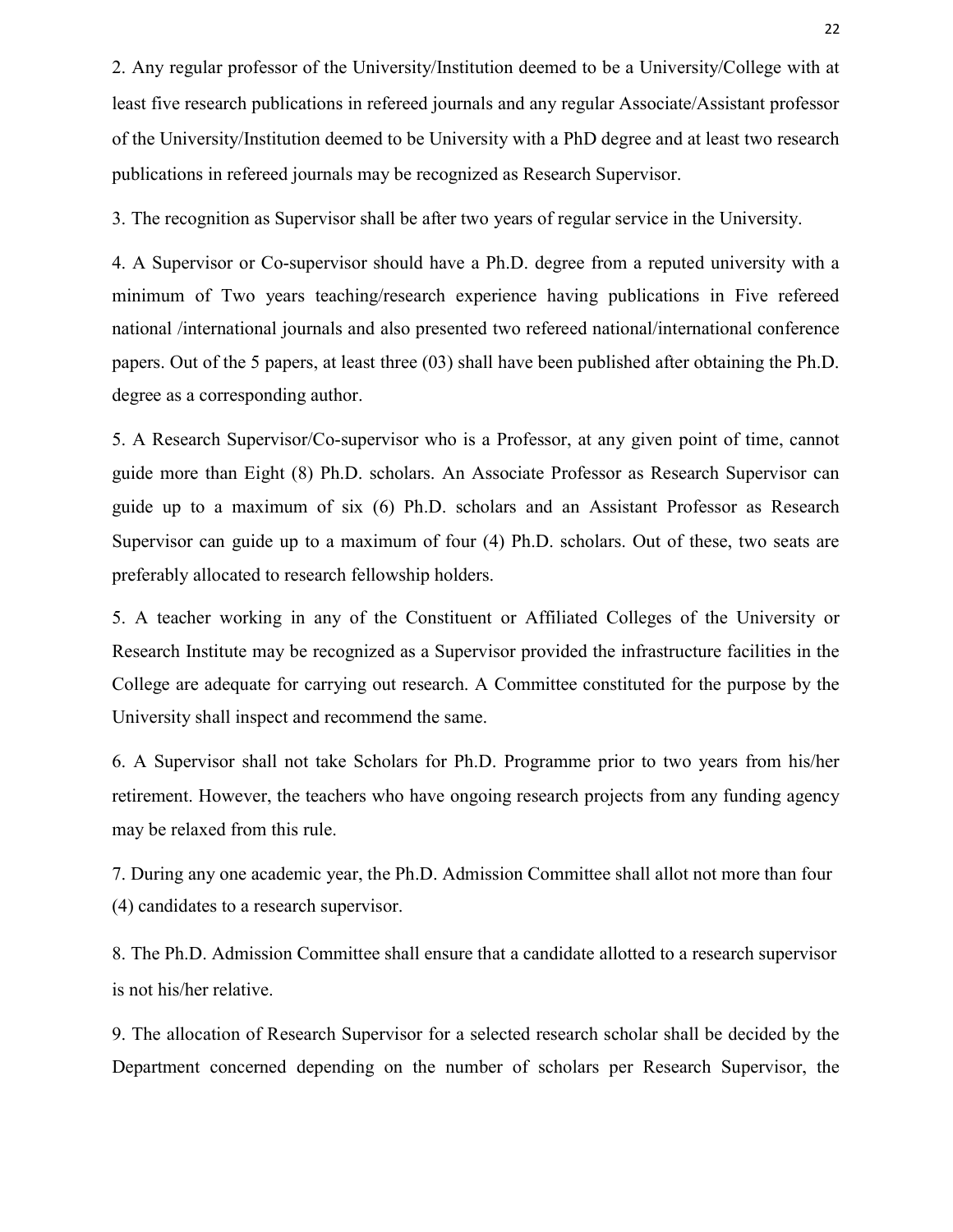available specialization among the Supervisors and research interests of the scholars as indicated by them at the time of interview.

10. A research supervisor of one university should not be the guide for a Full-Time scholar registered in another university except in the case of joint supervision for multidisciplinary research with the prior approval of the universities/institutions concerned.

11. A vacancy with the supervisor may be considered to have occurred only when a candidate working under him/her submits the thesis or his/her registration is cancelled.

12. Appointment of Care-Taker Supervisor: A Care-Taker Supervisor shall be allotted to a Research Scholar in case the original supervisor leaves for abroad. The tenure of Care-taker Supervisor shall be up to One (1) year only. In case the original supervisor does not turn up within one (1) year, the Care-Taker Supervisor shall be the full-time Supervisor.

13. Co- Supervisor: Co-supervision is permitted in interdisciplinary areas of research provided the two supervisors are not from the same Department. In all such cases, both the Supervisors must give their written consent.

14. For candidates registered under a supervisor working in a National research laboratory which is a recognized research centre by the University namely IICT, NIN etc, there may be a Joint Supervisor who may be from the same subject or an allied subject (approved by the university), but is working as a faculty on Palamuru University.

16. All matters concerning the allotment of a joint supervisor to a candidate is decided by the Ph.D. Admission Committee at the time of admissions only.

## 20. Change of Research Supervisor

The Supervisor/Joint Supervisor of the candidate once allotted and approved shall not ordinarily be changed. However, the Vice Chancellor may, after ascertaining the facts, permit change of Supervisor/Joint supervisor in exceptional circumstances like demise/non-availability of the approved Supervisor/Joint Supervisor for a continuous period of six months or more due to illhealth or residence outside India. Such a change in Supervisor/Joint Supervisor is permitted only once. For this purpose, the candidate should apply in the prescribed format and submit to the RAC. The letters of No Objection from both, old and proposed supervisor/s should be submitted.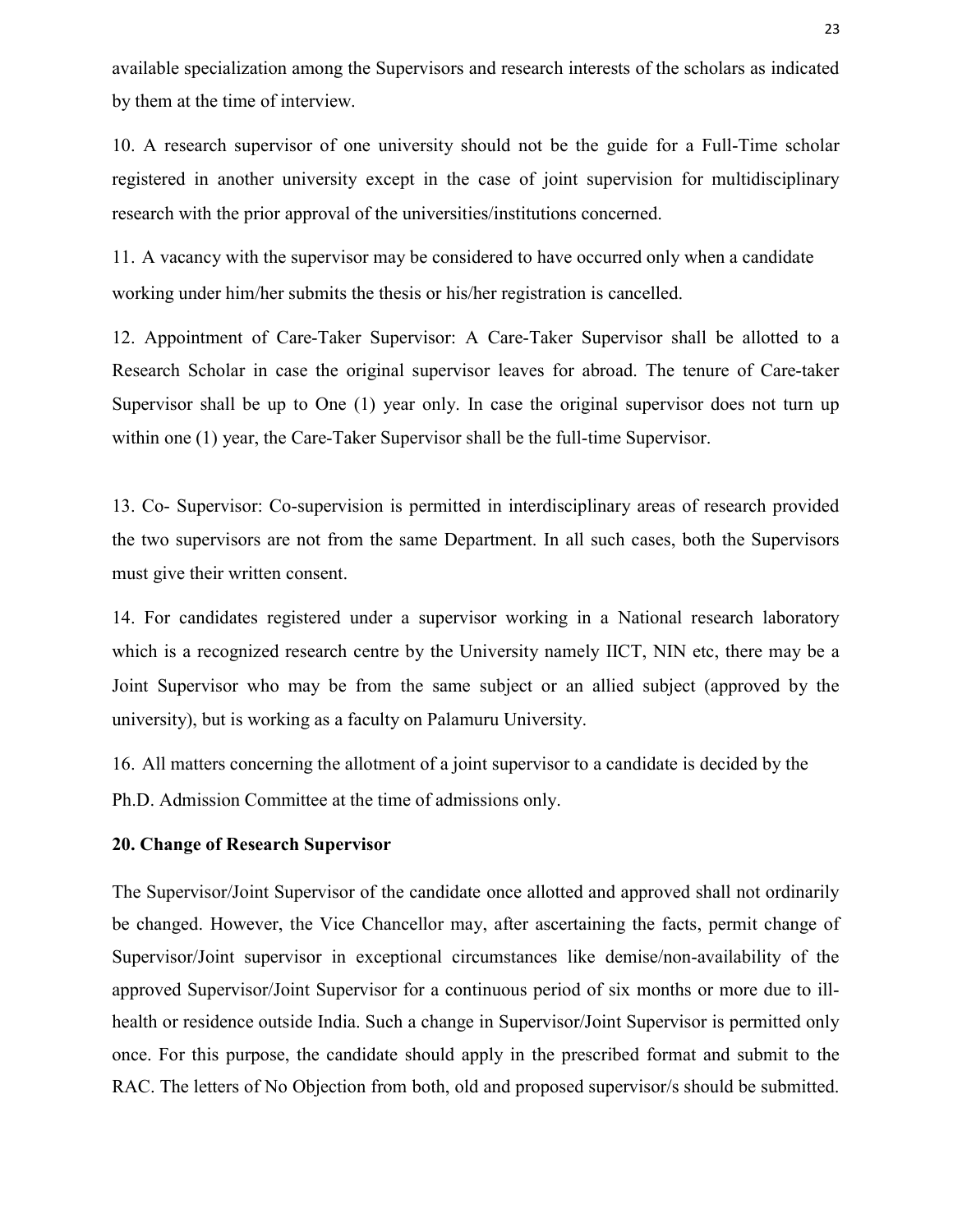All requests for change of Supervisor/Joint Supervisor should originate from the candidate with necessary documentary evidence. The candidate will have to work with new supervisor for a period of at least one year before submitting his/her Thesis.

### 21. Retired Research Supervisors

1. Research supervisors who retired from the University service but have research scheme(s) are permitted to supervise Ph.D. candidates up to 5 years after retirement.

2. A supervisor who retires or leaves the University/Institution, as the case may be, shall normally be permitted to guide candidate(s) already registered with him/her.

3. Any teacher who intends to continue research and supervise Ph.D. work of scholars even after retirement can apply to the Dean of the concerned faculty through the Chairperson-Board of Studies and the Head of the Department before two years of his superannuation for continuation of his/her recognition as supervisor.

## 22. Cancellation of Ph.D. Admission/Registration

1. The RAC may cancel the registration of a Ph.D. scholar, if the candidate fails to satisfy the conditions stipulated in the admission order, within the prescribed period.

2. The RAC may cancel the registration of a Ph.D. scholar on the recommendation of the Supervisor and Head of the Department under any one or more of the following circumstances:

i) Where the progress of the research work has been reported to be unsatisfactory in two consecutive Half-Yearly Reports or when two consecutive Progress Reports are not submitted.

ii) Where a candidate discontinues his/her research, and/or when he/she accepts any appointment without the written consent of the RAC.

iii) The University may cancel the admission of a research scholar at any time for proven misbehaviour or misconduct of the candidate in the University or elsewhere.

iv) If a research scholar is found guilty of committing any irregularity, malpractice, plagiarism etc., in research, his/her result will be withheld / cancelled by the Controller of Examinations, even after the publication of the result.

v) Where the candidate requests for cancellation due to their personal reasons.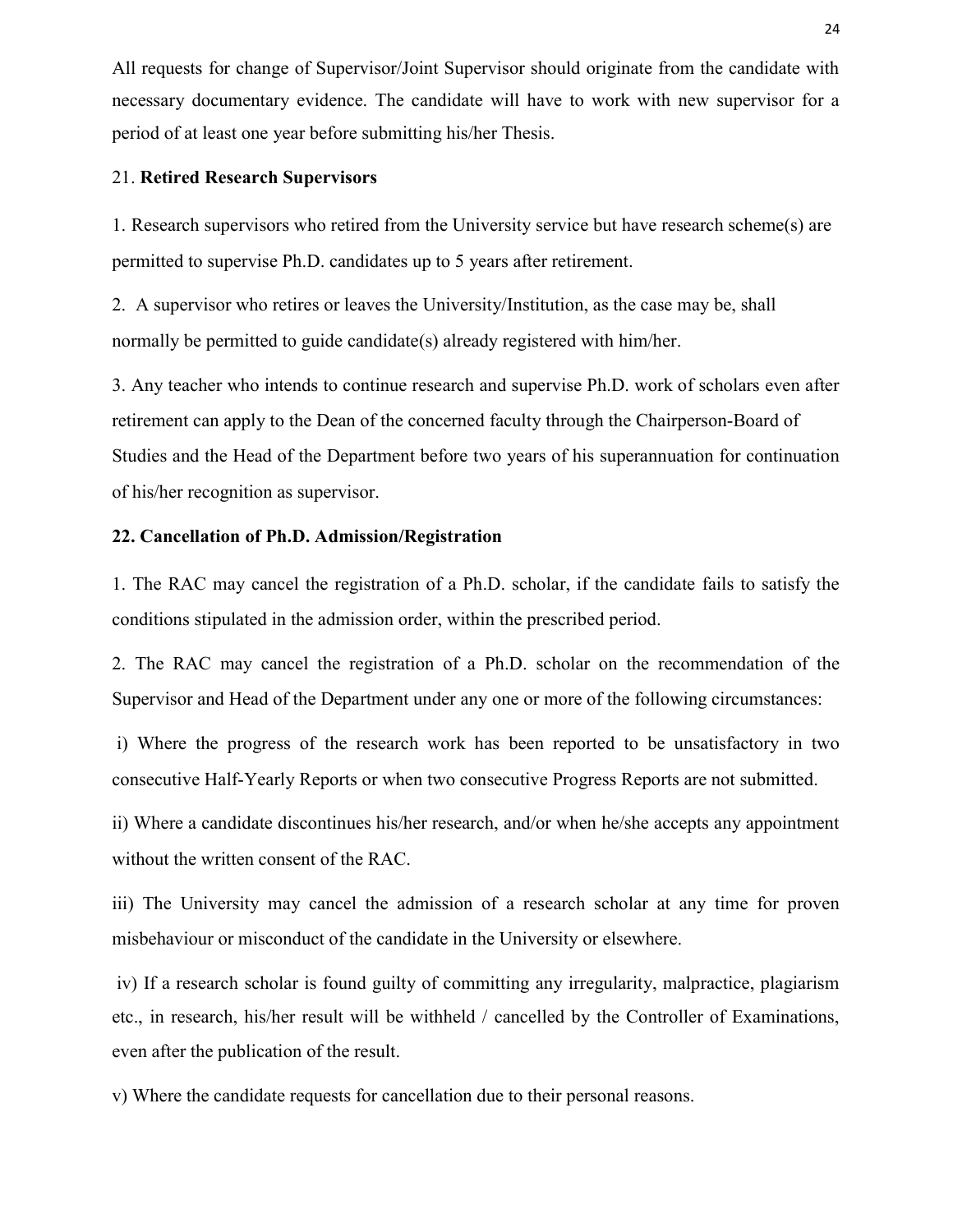## 23. General Regulations

1. On selection for admission, candidates shall be required to pay the prescribed fee as per the Palamuru University criteria and deposits. The fee and deposits have to be paid on or before 31st July every academic year, till the successful completion of the programme and submission of thesis or cancellation of the admission as the case may be. If the fee is not paid by the stipulated due date, late fee of Rs.500/- will be levied. Non-payment of the prescribed fee beyond the extended due date will lead to the cancellation of admission without any prior notice to the candidate.

2. Mode of Fee Payment for Full-Time as well as External Candidates is year-wise before 31st July of every year. Payment must be made in the form of crossed DD in favour of 'The Registrar, Palamuru University', payable at Mahabubnagar from any nationalized banks.

3. A candidate must write his name, registration number and complete address (E-mail ID  $\&$ Contact no.) at the back of the DD.

4. Fee receipts must be preserved till the scholar receives Provisional Certificate/Original Degree.

5. In the case of candidates who will not be able to complete Ph.D. even after the stipulated time period of six years and with further extension of one more year i.e within seven years, they have to pay the existing annual fee at that time for the students admitted during that period.

6. In the event of cancellation of Ph.D. registration by the candidate on his/her request or by University for any reason, the entire fee amount due must be cleared by the candidate for the return of his/her original certificates.

7. A candidate must clear all the fee dues before Seminar II (Pre Viva Voce)

8. If by any reason a candidate takes his/her Original Certificates temporarily from the office during the course of research work, the original certificates must be returned within the stipulated time otherwise their admission is liable to be cancelled.

9. The academic regulations should be read as a whole for purposes of any interpretation.